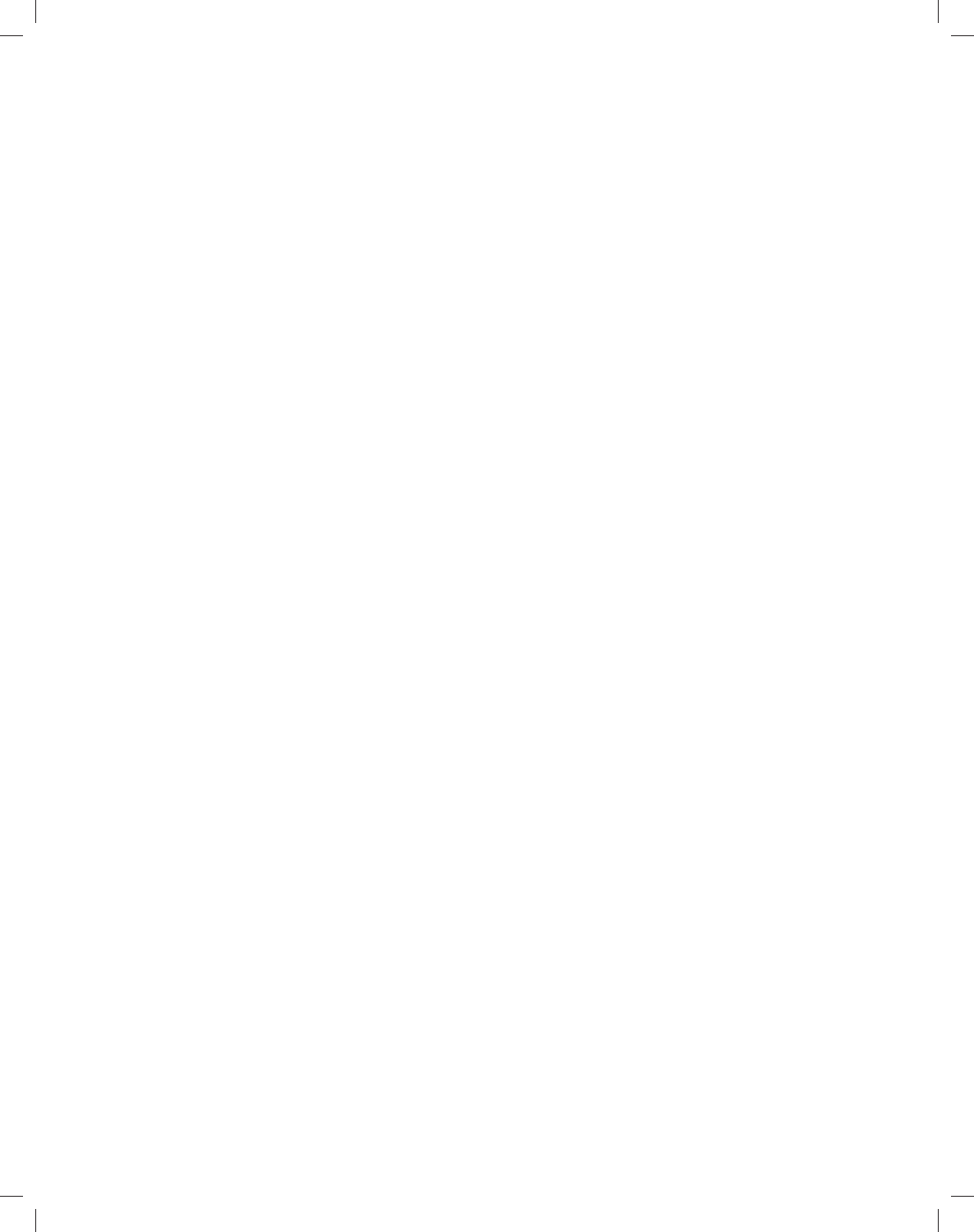## **Cramlington Precision Forge Limited, United Kingdom**

### **TRANSLATED FINANCIAL STATEMENTS**

### **Balance Sheet as at March 31, 2022**

|                                      |                | As at          |                                   | As at<br>March 31, 2021    |                                   |  |
|--------------------------------------|----------------|----------------|-----------------------------------|----------------------------|-----------------------------------|--|
| <b>Particulars</b>                   | <b>Note</b>    | March 31, 2022 |                                   |                            |                                   |  |
|                                      |                | <b>GBP</b>     | ₹                                 | <b>GBP</b>                 | ₹                                 |  |
| <b>ASSETS</b>                        |                |                |                                   |                            |                                   |  |
| Non-current assets                   |                |                |                                   |                            |                                   |  |
| Property, plant and equipment        | 5              | 21,71,001      | 21,59,27,932                      | 19,74,841                  | 19,89,45,575                      |  |
| Right of use of Assets               | 6              | 9,57,746       | 9,52,57,384                       | 10,47,497                  | 10,55,24,854                      |  |
| Other non-current assets             | $\overline{7}$ | 3,740          | 3,71,953                          | 18,740                     | 18,87,840                         |  |
|                                      |                | 31,32,487      | 31, 15, 57, 269                   | 30,41,078                  | 30,63,58,269                      |  |
| <b>Current assets</b>                |                |                |                                   |                            |                                   |  |
| Inventories                          | 8              | 19,31,601      | 19,21,16,953                      | 17,48,863                  | 17,61,80,481                      |  |
| Financial assets                     |                |                |                                   |                            |                                   |  |
| - Trade receivables                  | 9              | 17,02,244      | 16,93,05,231                      | 16,96,833                  | 17,09,39,002                      |  |
| - Cash and cash equivalents          | 10             | 363            | 36,150                            | 1,094                      | 1,10,161                          |  |
| Other current assets                 | $\overline{7}$ | 3,64,463       | 3,62,49,531                       | 5,86,371                   | 5,90,71,073                       |  |
|                                      |                | 39,98,671      | 39,77,07,865                      | 40,33,161                  | 40,63,00,717                      |  |
| <b>Total assets</b>                  |                | 71,31,158      | 70,92,65,134                      | 70,74,239                  | 71,26,58,986                      |  |
| <b>EQUITY AND LIABILITIES</b>        |                |                |                                   |                            |                                   |  |
|                                      |                |                |                                   |                            |                                   |  |
| Equity                               | 11             | 14,00,000      |                                   |                            |                                   |  |
| Equity Share capital<br>Other equity |                | (32,07,663)    | 13,92,44,000<br>(31, 90, 34, 027) | 14,00,000<br>(22, 95, 537) | 14,10,36,000<br>(23, 12, 52, 298) |  |
| <b>Total equity</b>                  |                | (18,07,663)    | (17, 97, 90, 027)                 |                            |                                   |  |
|                                      |                |                |                                   | (8,95,537)                 | (9,02,16,298)                     |  |
| <b>Liabilities</b>                   |                |                |                                   |                            |                                   |  |
| <b>Non-current liabilities</b>       |                |                |                                   |                            |                                   |  |
| <b>Financial liabilities</b>         |                |                |                                   |                            |                                   |  |
| - Borrowings - Non-Current           | 12             | 7,50,000       | 7,45,95,000                       | 6,00,000                   | 6,04,44,000                       |  |
| - Lease liabilities                  | 13             | 9,44,512       | 9,39,41,117                       | 10,12,986                  | 10,20,48,218                      |  |
| - Other financial liabilities        | 15             | 1,66,944       | 1,66,04,355                       | 30,214                     | 30,43,800                         |  |
|                                      |                | 18,61,456      | 18,51,40,472                      | 16,43,200                  | 16,55,36,018                      |  |
| <b>Current liabilities</b>           |                |                |                                   |                            |                                   |  |
| <b>Financial liabilities</b>         |                |                |                                   |                            |                                   |  |
| - Borrowings                         | 12             | 27,07,737      | 26,93,11,553                      | 31,82,224                  | 32,05,77,202                      |  |
| - Lease liabilities                  | 13             | 82,306         | 81,86,123                         | 82,488                     | 83,09,880                         |  |
| - Trade payables                     |                |                |                                   |                            |                                   |  |
| Dues to others                       | 14             | 39,72,522      | 39,51,07,042                      | 25,32,103                  | 25,50,84,067                      |  |
| - Other financial liabilities        | 15             | 2,57,097       | 2,55,70,863                       | 4,82,651                   | 4,86,22,245                       |  |
| Other current liabilities            | 16             | 57,703         | 57,39,108                         | 47,110                     | 47,45,872                         |  |
| <b>Total current liabilities</b>     |                | 70,77,365      | 70,39,14,689                      | 63,26,576                  | 63,73,39,266                      |  |
| <b>Total Liabilities</b>             |                | 89,38,821      | 88,90,55,161                      | 79,69,776                  | 80,28,75,284                      |  |
| <b>Total equity and liabilities</b>  |                | 71,31,158      | 70,92,65,134                      | 70,74,239                  | 71,26,58,986                      |  |

### Notes 1 to 28 form an integral part of these financial statements

This is the balance sheet referred to in our report of even date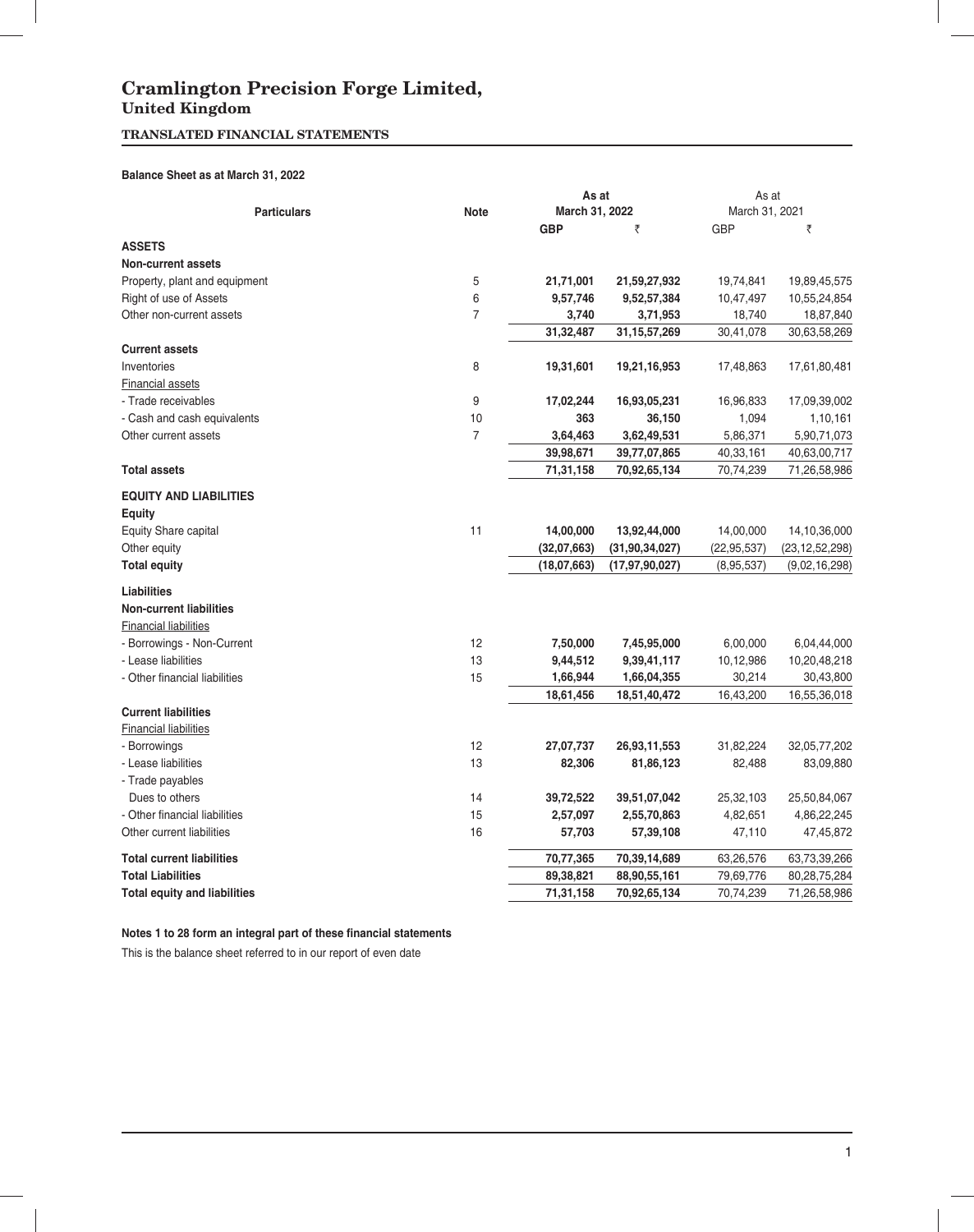**United Kingdom TRANSLATED FINANCIAL STATEMENTS**

### **Statement of Profit and Loss for the Year ended March 31, 2022**

|                                                                                  | <b>Note</b> | Year ended<br>March 31, 2022 |                  | Year ended<br>March 31, 2021 |                |  |
|----------------------------------------------------------------------------------|-------------|------------------------------|------------------|------------------------------|----------------|--|
|                                                                                  |             | <b>GBP</b>                   | ₹                | <b>GBP</b>                   | ₹              |  |
| Revenue from operations                                                          | 17          | 1,53,36,079                  | 1,55,67,65,310   | 1,06,66,545                  | 1,03,92,41,505 |  |
| Other income                                                                     | 18          | 50,000                       | 50,75,500        | 87,984                       | 85,72,281      |  |
| <b>Total Income</b>                                                              |             | 1,53,86,079                  | 1,56,18,40,810   | 1,07,54,529                  | 1,04,78,13,786 |  |
| <b>Expenses</b>                                                                  |             |                              |                  |                              |                |  |
| Cost of materials consumed                                                       | 19          | 62,76,465                    | 63,71,24,011     | 39,59,001                    | 38,57,25,455   |  |
| Changes in inventories of finished goods, stock-in-trade and work<br>in progress | 20          | (4,31,539)                   | (4,38,05,473)    | (4, 55, 384)                 | (4,43,68,074)  |  |
| Employee benefits expense                                                        | 21          | 39,73,709                    | 40,33,71,232     | 30,12,363                    | 29,34,94,498   |  |
| Finance costs                                                                    | 22          | 1,53,500                     | 1,55,81,819      | 1,38,667                     | 1,35,10,328    |  |
| Depreciation and amortization expense                                            | 23          | 3,57,683                     | 3,63,08,436      | 3,67,987                     | 3,58,52,990    |  |
| Other expenses                                                                   | 24          | 59,67,769                    | 60,57,88,286     | 42,53,622                    | 41,44,30,542   |  |
| <b>Total expenses</b>                                                            |             | 1,62,97,587                  | 1,65,43,68,311   | 1,12,76,256                  | 1,09,86,45,739 |  |
| Profit before tax                                                                |             | (9, 11, 508)                 | (9,25,27,501)    | (5,21,727)                   | (5,08,31,953)  |  |
| Tax expense                                                                      |             |                              |                  |                              |                |  |
| a) Current tax                                                                   | 25          |                              |                  |                              |                |  |
| b) Deferred tax                                                                  |             |                              |                  |                              |                |  |
| c) Adjustment of tax relating to earlier periods                                 |             |                              |                  |                              |                |  |
|                                                                                  |             | (9, 11, 508)                 | (9, 25, 27, 501) | (5,21,727)                   | (5,08,31,953)  |  |
| Profit / (loss) from discontinued operations                                     |             |                              |                  |                              |                |  |
| Tax income / (expense) of discontinued operations                                |             |                              |                  |                              |                |  |
| Profit / (loss) from discontinued operations (after tax)                         |             |                              |                  |                              |                |  |
|                                                                                  |             | (9, 11, 508)                 | (9,25,27,501)    | (5,21,727)                   | (5,08,31,953)  |  |
| Profit / (loss) for the period                                                   |             | (9, 11, 508)                 | (9,25,27,501)    | (5,21,727)                   | (5,08,31,953)  |  |
| Other comprehensive income                                                       |             |                              |                  |                              |                |  |
| Items that will be reclassified to profit or loss                                |             |                              |                  |                              |                |  |
| - Exchange variation on foreign currency translation                             |             |                              | 35,30,721        |                              | 35,47,007      |  |
|                                                                                  |             |                              | 35,30,721        |                              | 35,47,007      |  |
| Total comprehensive income for the year                                          |             | (9, 11, 508)                 | (8,89,96,780)    | (5,21,727)                   | (4,72,84,946)  |  |
| (Comprising Profit and Other Comprehensive Income for the year)                  |             |                              |                  |                              |                |  |
| Earnings per equity share                                                        |             |                              |                  |                              |                |  |
| Basic (in ₹)                                                                     |             | (0.65)                       | (66.09)          | (0.37)                       | (36.31)        |  |
| Diluted (in ₹)                                                                   |             | (0.65)                       | (66.09)          | (0.37)                       | (36.31)        |  |
| No. of Shares                                                                    |             | 14,00,000                    | 14,00,000        | 14,00,000                    | 14,00,000      |  |

### Notes 1 to 28 form an integral part of these financial statements

This is the statement of profit and loss referred to in our report of even date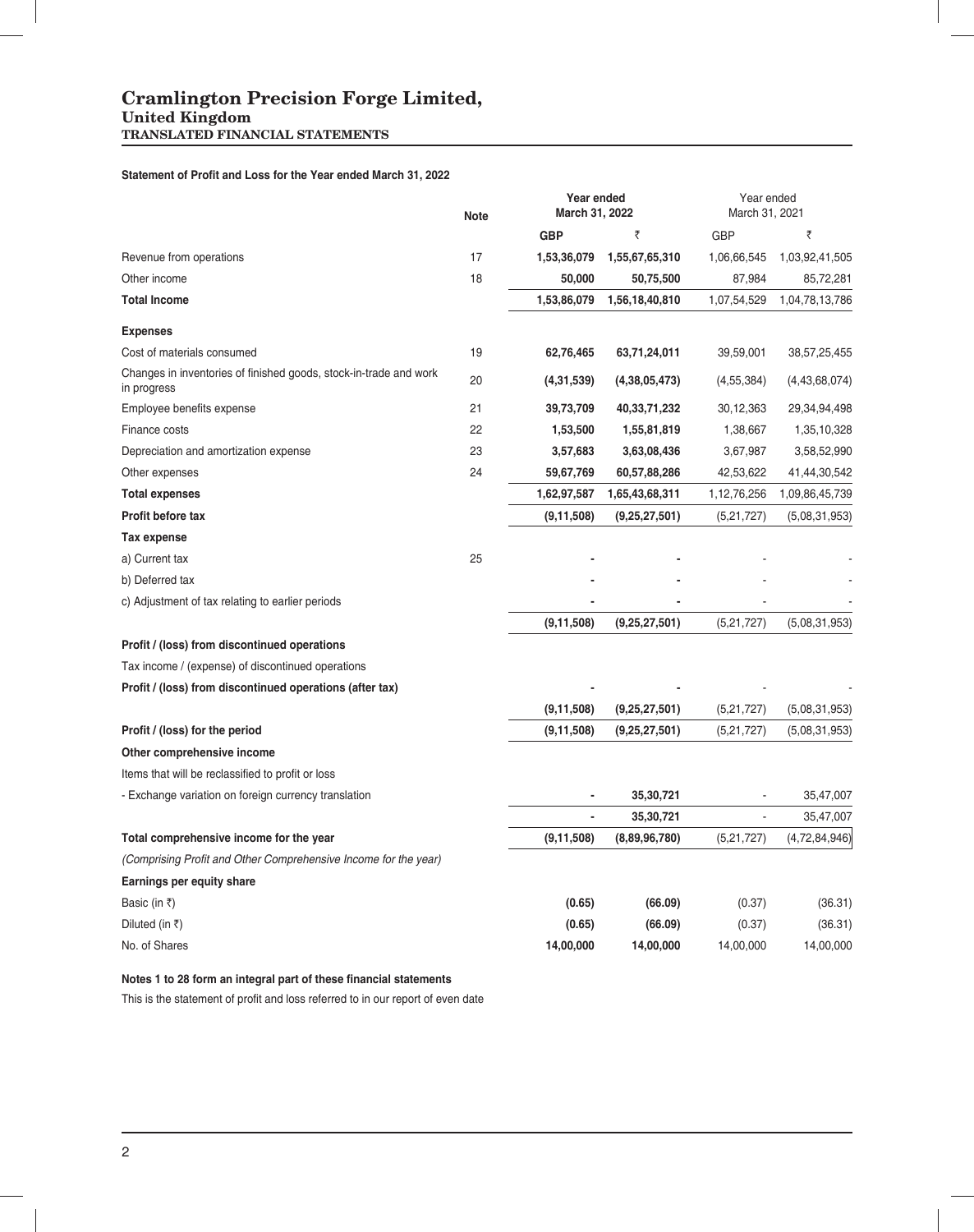### **Statements of Changes in Equity for the year ended March 31, 2022**

### **A. Equity Share Capital**

|                                                 | Amount         |                        |  |  |  |
|-------------------------------------------------|----------------|------------------------|--|--|--|
| <b>Particulars</b>                              | <b>GBP</b>     |                        |  |  |  |
| Balance at March 31, 2020                       |                | 14,00,000 13,96,92,000 |  |  |  |
| Foreign Currency Restatement of Opening Balance |                | $-1,02,20,000$         |  |  |  |
| Balance at March 31, 2021                       |                | 14,00,000 14,10,36,000 |  |  |  |
| Foreign Currency Restatement of Opening Balance | $\blacksquare$ | (17, 92, 000)          |  |  |  |
| Balance at March 31, 2022                       |                | 14,00,000 13,92,44,000 |  |  |  |

### **B. Other Equity**

|                                                               |              | <b>Reserves and Surplus</b><br><b>Retained Earnings</b> |            | <b>Accumulated other</b><br>comprehensive income | Deemed equity |           | Total        |                                |
|---------------------------------------------------------------|--------------|---------------------------------------------------------|------------|--------------------------------------------------|---------------|-----------|--------------|--------------------------------|
| <b>Particulars</b>                                            |              |                                                         |            | Foreign currency<br>translation reserve          |               |           |              |                                |
|                                                               | <b>GBP</b>   | ₹                                                       | <b>GBP</b> | ₹                                                | <b>GBP</b>    | ₹         | <b>GBP</b>   | ₹                              |
| Balance at March 31, 2020                                     |              | $(18, 47, 565)$ $(16, 75, 65, 212)$                     | 816        | (49, 94, 995)                                    | 25,208        | 23,55,430 |              | $(18,21,541)$ $(17,02,04,777)$ |
| Foreign currency translation difference on opening<br>balance | ٠            | (1,85,58,553)                                           |            |                                                  |               |           |              | (1,85,58,553)                  |
| Profit for the year                                           | (5,21,727)   | (5,08,31,953)                                           |            |                                                  |               |           | (5,21,727)   | (5,08,31,953)                  |
| Foreign currency translation difference on leases             |              | ٠                                                       | 1,950      | 1,96,500                                         |               |           | 1,950        | 1,96,500                       |
| Other comprehensive income                                    |              |                                                         | ٠          | 33,50,507                                        |               | 1,84,018  |              | 35,34,525                      |
| Transferred to deemed equity                                  |              |                                                         |            |                                                  | 45,781        | 46,11,960 | 45,781       | 46,11,960                      |
| Balance at March 31, 2021                                     |              | $(23,69,292)$ $(23,69,55,718)$                          | 2,766      | (14, 47, 988)                                    | 70,989        | 71,51,408 |              | $(22,95,537)$ $(23,12,52,298)$ |
| Foreign currency translation difference on opening<br>balance |              | 13,05,917                                               |            |                                                  |               |           |              | 13,05,917                      |
| Profit for the year                                           | (9, 11, 508) | (9,25,27,501)                                           |            |                                                  |               |           | (9, 11, 508) | (9,25,27,501)                  |
| Foreign currency translation difference on leases             |              |                                                         | (618)      | (61, 466)                                        |               |           | (618)        | (61, 466)                      |
| Other comprehensive income                                    |              |                                                         |            | 35,92,187                                        |               | (90, 866) |              | 35,01,321                      |
| Transferred to deemed equity                                  |              |                                                         |            |                                                  |               |           |              |                                |
| Balance at March 31, 2022                                     |              | $(32,80,800)$ $(32,81,77,302)$                          | 2,148      | 20,82,733                                        | 70,989        | 70,60,542 |              | $(32,07,663)$ $(31,90,34,027)$ |

This is the statement of changes in equity referred to in our report of even date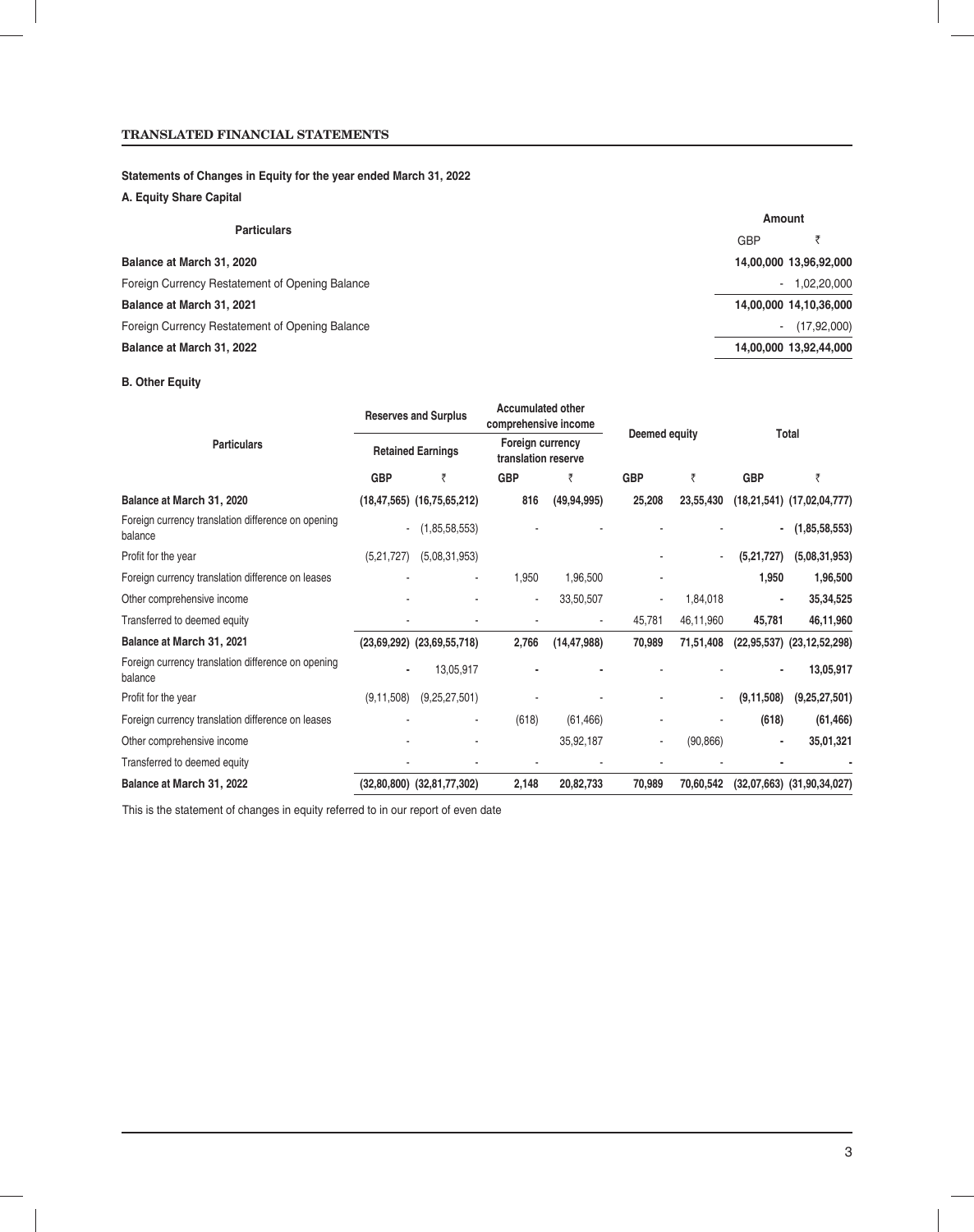#### **United Kingdom TRANSLATED FINANCIAL STATEMENTS**

### **Cash Flow statement for the Year ended March 31, 2022**

|                                                                                  | Year ended<br>March 31, 2022 |                              | Year ended     |                  |  |
|----------------------------------------------------------------------------------|------------------------------|------------------------------|----------------|------------------|--|
|                                                                                  |                              |                              | March 31, 2021 |                  |  |
|                                                                                  | <b>GBP</b>                   | ₹                            | <b>GBP</b>     | ₹                |  |
| A. Cash flows from operating activities                                          |                              |                              |                |                  |  |
| Profit before tax                                                                | (9, 11, 508)                 | (9,25,27,501)                | (5,21,727)     | (5,08,31,953)    |  |
| Adjustments to reconcile net income to net cash provided by operating activities |                              |                              |                |                  |  |
| Depreciation and amortisation                                                    | 2,54,451                     | 2,58,29,340                  | 2,58,420       | 2,51,77,884      |  |
| Amortisation of ROU                                                              | 1,03,232                     | 1,04,79,096                  | 1,09,567       | 1,06,75,106      |  |
| Interest expense (Net)                                                           | 1,53,500                     | 1,55,81,819                  | 1,38,667       | 1,35,10,328      |  |
| Bad debts written-off                                                            | 25,305                       | 25,68,663                    |                |                  |  |
| (Gain) / loss on sale of property and equipment                                  |                              |                              | (415)          | 40,469           |  |
| Financial guarantee expenses                                                     | 15,000                       | 15,22,650                    | 21,769         | 21,20,971        |  |
| Operating profit before working capital changes                                  | (3,60,020)                   | (3,65,45,933)                | 6,281          | 611,867          |  |
| <b>Adjustments for:</b>                                                          |                              |                              |                |                  |  |
| (Decrease) / increase in financial liabilities                                   | 11,97,064                    | 12, 15, 13, 972              | 6,03,906       | 5,88,38,613      |  |
| (Decrease) / increase in other current liabilities                               | 10,593                       | 10,75,252                    | (5,824)        | (5,67,477)       |  |
| (Decrease) / increase in other non-current liabilities                           | 1,36,730                     | 1,38,79,426                  | (17, 893)      | (17, 43, 275)    |  |
| Decrease / (Increase) in financial assets                                        | (30, 716)                    | (31, 17, 931)                | (2, 16, 904)   | (2, 11, 32, 950) |  |
| Decrease / (Increase) in inventories                                             |                              | $(1,82,737)$ $(1,85,49,679)$ | (9,01,140)     | (8,77,98,059)    |  |
| (Increase) / decrease in other current assets                                    | 2,21,908                     | 2,25,25,847                  | (3,20,779)     | (3, 12, 53, 438) |  |
| Cash from / (used) in operating activities                                       | 9,92,823                     | 10,07,80,954                 | (8, 52, 353)   | (8,30,44,719)    |  |
| Direct taxes paid, net                                                           | $\blacksquare$               |                              |                |                  |  |
| Net cash from / (used) in operating activities                                   | 9,92,822                     | 10,07,80,954                 | (8,52,353)     | (8,30,44,719)    |  |
|                                                                                  |                              |                              |                |                  |  |
| B. Cash flow from investing activities                                           |                              |                              |                |                  |  |
| Purchase of assets (including capital work-in-progress and capital advances)     | (4,50,612)                   | (4,57,41,624)                | (1, 28, 886)   | (1, 25, 57, 363) |  |
| Proceeds from sale of fixed assets                                               |                              |                              | 32,000         | 3,117,760        |  |
| Net cash from / (used) in investing activities                                   | (4,50,612)                   | (4,57,41,624)                | (96, 886)      | (94, 39, 603)    |  |
|                                                                                  |                              |                              |                |                  |  |
| C. Cash flow from financing activities                                           |                              |                              |                |                  |  |
| Repayment of borrowings                                                          |                              |                              | (1,25,000)     | (1, 21, 78, 750) |  |
| Proceeds from long-term borrowings                                               | 1,50,000                     | 1,52,26,500                  |                |                  |  |
| Proceeds from short-term borrowings                                              | (4,74,486)                   | (4,81,65,100)                | 12,84,335      | 12,51,32,787     |  |
| Interest paid to banks and others                                                | (73, 238)                    | (74, 34, 404)                | (60, 367)      | (58, 81, 579)    |  |
| Payment of lease liabilities                                                     | (1,45,217)                   | (1,47,40,942)                | (1,50,074)     | (1,46,21,663)    |  |
| Net cash generated from financing activities                                     | (5, 42, 941)                 | (5,51,13,946)                | 9,48,894       | 9,24,50,795      |  |
| D. Net cash flow during the year                                                 | (731)                        | (74, 616)                    | (343)          | (33, 527)        |  |
| E. Foreign Currency Translation Reserve Impact on cash flows                     |                              | 604                          |                | 9,466            |  |
| F. Cash and cash equivalents at the beginning                                    | 1,094                        | 1,10,161                     | 1,437          | 1,34,222         |  |
| G. Cash and cash equivalents at the end                                          | 363                          | 36,150                       | 1,094          | 1,10,161         |  |
| Cash and cash equivalents comprise of:                                           |                              |                              |                |                  |  |
| Cash on hand                                                                     |                              |                              | 276            | 27,759           |  |
| Balances with banks in current accounts                                          | 363                          | 36,150                       | 818            | 82,402           |  |
| Cash and cash equivalents as per note 10                                         | 363                          | 36,150                       | 1,094          | 1,10,161         |  |
|                                                                                  |                              |                              |                |                  |  |

This is the statement of cash flows referred to in our report of even date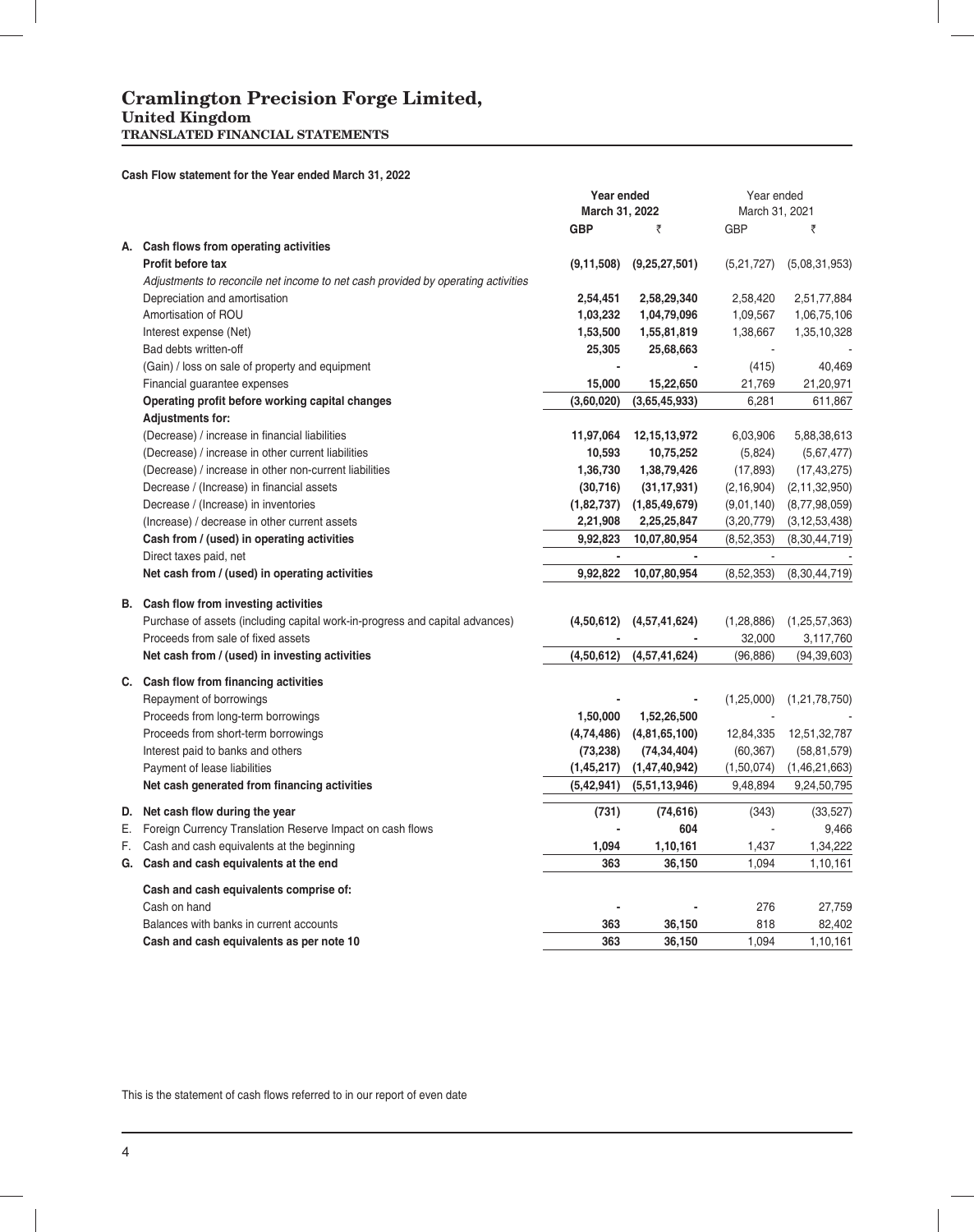#### Notes to financial statements for the Year ended March 31, 2022 Notes to financial statements (Contd.)

#### **1. Corporate Information**

 Cramlington Precision Forge Limited ("CPFL" or ''the Company'') was incorporated in UK.

The registered office of the Company is situated at Unit 8, Atley Way, North Nelson Ind. Estate, Cramlington, United Kingdom NE23 9WA.

 CPFL is in the business of manufacture and sale of precision forged (warm) components for application in heavy vehicles for on-highway and off-highway applications.

#### **2. Basis of Preparation**

The financial statements of the Company have been prepared in accordance with Indian Accounting Standards (Ind AS) as prescribed by Ministry of Corporate Affairs under Companies (Indian Accounting Standards) Rules, 2015, provisions of the Companies Act 2013, to the extent notified, pronouncements of the Institute of Chartered Accountants of India.

The financial statements of the Company have been prepared in accordance with United Kingdom Generally Accepted Accounting Practice (United Kingdom Accounting Standards and applicable law).

 Carrying value of Plant, Property and Equipment, Investment Property under the Previous GAAP has been considered as the deemed cost for the purpose of transition to Ind AS.

#### **3. Summary of accounting policies**

#### **3.1 Overall considerations**

The financial statements have been prepared applying the significant accounting policies and measurement bases summarized below.

#### **3.2 Foreign operations**

In the Company's financial statements, all assets, liabilities and transactions in GBP are translated into INR. The functional currency (GBP) of the Company has remained unchanged during the reporting period.

 Assets and liabilities have been translated into INR at the closing rate as at the reporting date. Income and expenses have been translated into INR at the average rate over the reporting period. Exchange differences are charged or credited to Other Comprehensive Income (OCI) and recognized in the currency translation reserve under equity.

#### **3.3 Revenue**

#### **Sale of products**

 Income of the Company is derived from sale of products and is net of any sales returns, rebates, discounts and trade discounts. Revenue is recognized when the Company has transferred to the buver the significant risks and rewards of ownership, which normally takes place upon delivery of goods to customers.

#### **3.4 Property, plant and equipment**

 As there is no change in the functional currency as at the date of transition, the Company has elected to adopt the carrying value of plant, property and equipment under the Previous GAAP as the deemed cost for the purpose of transition to Ind AS. Capital work in progress, plant and equipment is stated at cost, net of accumulated depreciation and accumulated impairment losses, if any.

#### **(i) Buildings and other equipment**

Buildings and other equipment (comprising plant, fittings and furniture, vehicles etc.) are initially recognized at acquisition cost, including any costs directly attributable to bringing the assets to the location and condition necessary for them to be of use for company's business purposes. Buildings and

other equipment are subsequently measured at cost less accumulated depreciation.

 Depreciation is recognized on a straight-line basis, over the useful life of the buildings and other equipments. In respect of these assets, the useful life is detailed below:

| Description          | Depreciation rate |  |  |  |  |  |
|----------------------|-------------------|--|--|--|--|--|
| Buildings            | 5%                |  |  |  |  |  |
| Plant & Equipment    | 3.33% to 10%      |  |  |  |  |  |
| Furniture & Fixtures | 10%               |  |  |  |  |  |

#### **3.5 Intangible assets**

 Intangible assets include Software which are initially recognised at acquisition cost and subsequently amortised over the useful life. Amortisation is recognised on straight line basis at a rate of 33.33%.

#### **3.6 Leases**

#### **(a) Operating leases**

All leases entered into are operating leases.

#### **(b) Assets taken on lease**

 Where the Company is a lessee, payments on operating lease agreements are recognized as an expense on a straightline basis over the lease term. Associated costs, such as maintenance and insurance, are expensed as incurred.

#### **3.7 Investment property**

 Investment properties are recognised initially at cost. Subsequent to initial recognition, investment properties are stated at cost less accumulated depreciation.

 The Company has depreciated assets based on Straight line method as per Schedule II to the Companies Act 2013.

#### **3.8 Financial instruments**

### **Recognition, initial measurement and derecognition**

Financial assets (other than trade receivables) and financial liabilities are recognized when the Company becomes a party to the contractual provisions of the financial instrument and are measured initially at fair value adjusted for transaction costs, except for those carried at fair value through profit or loss which are measured initially at fair value. Trade receivables are recognised at their transaction value as the same do not contain significant financing component.

A payable is classified as 'trade payable' if it is in respect of the amount due on account of goods purchased in the normal course of business. They are recognised at their transaction value as the same do not contain significant financing component.

#### **Classification and subsequent measurement of financial assets:**

For the purpose of subsequent measurement, financial assets are classified and measured based on the entity's business model for managing the financial asset and the contractual cash flow characteristics of the financial asset at:

- Amortised cost
- Fair Value Through Other Comprehensive Income (FVTOCI) or
- Fair Value Through Profit or Loss (FVTPL)

All financial assets are reviewed for impairment at least at each reporting date to identify whether there is any objective evidence that a financial asset or a group of financial assets is impaired.

#### **3.9 Inventories**

 Inventories are valued at lower of cost or net realizable value. Net realisable value is the estimated selling price in the ordinary course of business less the estimated cost of completion and the estimated costs necessary to make the sale. Cost is ascertained on weighted average basis in accordance with the method of valuation prescribed by the Institute of Chartered Accountants of India.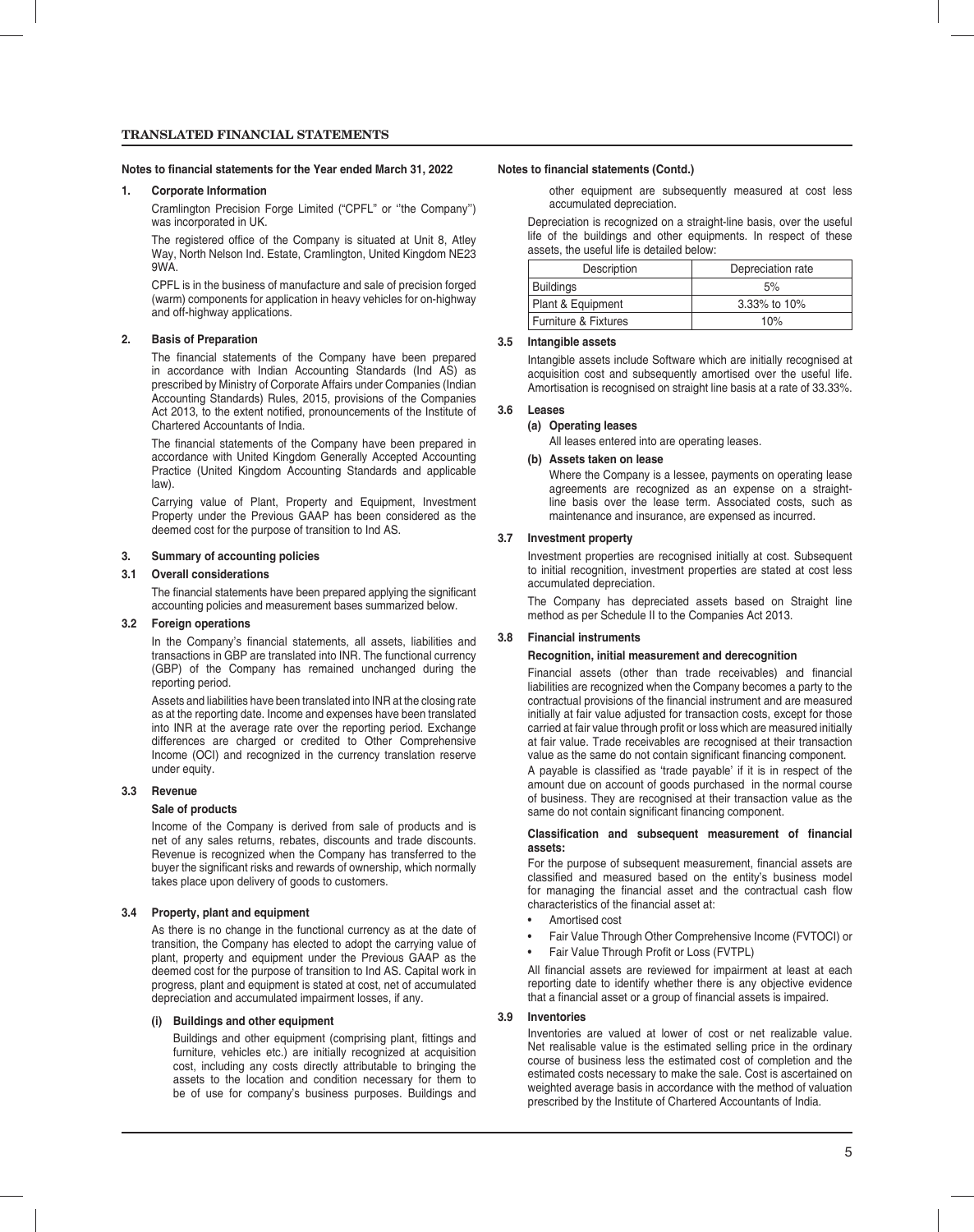#### Notes to financial statements (Contd.) Notes to financial statements (Contd.)

#### **(a) Raw materials**

 Raw materials are valued at cost of purchase net of duties (credit availed w.r.t taxes and duties) and includes all expenses incurred in bringing the materials to location of use.

#### **(b) Work in process and Finished Goods**

Work-in-process and finished goods include conversion costs in addition to the landed cost of raw materials.

#### **3.10 Income taxes**

Tax expense is recognized in the statement of profit or loss comprising the sum of deferred tax and current tax not recognized in other comprehensive income or directly in equity.

 Calculation of current tax is based on tax rates in accordance with tax laws that have been enacted or substantively enacted by the end of the reporting period. Deferred income taxes are calculated using the liability method on temporary differences between tax bases of assets and liabilities and their carrying amounts for financial reporting purposes at reporting date. Deferred taxes pertaining to items recognised in other comprehensive income are disclosed under the same.

 Deferred tax assets are recognized to the extent that it is probable that the underlying tax loss or deductible temporary difference will be utilized against future tax liability. This is assessed based on the Company's forecast of future earnings, excluding significant nontaxable income and expenses and specific limits on the use of any unused tax loss or credit.

#### **3.11 Cash and cash equivalents**

 Cash and cash equivalents comprise cash on hand and deposits held at call with banks.

#### **3.12 Equity, reserves and dividend payments**

 Share capital represents the nominal (par) value of shares that have been issued and fully paid up.

 Retained earnings includes all current and previous period retained profits.

All transactions with owners are recorded separately within equity.

 Dividend paid to equity shareholders is deducted directly from equity component.

#### **3.13 Employee benefits**

The costs of short-term employee benefits are recognised as a liability and an expense, unless those costs are required to be recognised as part of the cost of stock or fixed assets.

 The cost of any unused holiday entitlement is recognised in the period in which the employee's services are received.

Termination benefits are recognised immediately as an expense when the company is demonstrably committed to terminate the employment of an employee or to provide termination benefits.

#### **Retirement benefits**

Contributions in respect of the company's defined contribution pension scheme are charged to the profit and loss account for the year in which they are payable to the scheme. Differences between contributions payable and contributions actually paid in the year are shown as either accruals or prepayments at the year end.

#### **Government Grants**

 Deferred government grants in respect of capital expenditure are treated as deferred income and are credited to the profit and loss account over the estimated usefull life of the assets to which they relate.

#### **3.14 Accounting for effect of change in foreign exchange rates**

The Assets and Liabilities as at 31<sup>st</sup> March 2022 has been translated from GBP to Indian Rupees by applying the year end interbank

exchange rate of GBP  $1 = \frac{1}{2}$  99.46 (2021 GBP 1 = 100.74). The incomes and expenses for the 12 months ended 31st March 2022 has been translated from GBP to Indian Rupees by applying Average interbank exchange rate GBP  $1 = \overline{5}$  101.51 (2021 GBP 1 = 97.43). Exchange differences arising out of the translation have been dealt with in accordance with Ind AS 21.

CPFL's Functional Currency is GBP. But these financial statements are presented in Indian Rupees in order to facilitate the preparation of consolidated financial statements by Sundram Fasteners Limited, which is the ultimate holding company of CPFL.

#### **3.15 Cash flow statement**

Cash flows are reported using the indirect method, whereby profit/ (loss) before extraordinary items and tax is adjusted for the effects of transactions of non-cash nature and any deferrals or accruals of past or future receipts or payments. In the cash flow statement, cash and cash equivalents includes cash in hand, cheques on hand, balances with banks in current accounts and other short-term highly liquid investments with original maturities of 3 months or less, as applicable.

#### **3.16 Borrowing costs**

 Borrowing costs directly attributable to the acquisition, construction or production of a qualifying asset are capitalised during the period of time that is necessary to complete and prepare the asset for its intended use or sale. Other borrowing costs are expensed in the period in which they are incurred under finance costs. Borrowing cost also includes exchange differences to the extent regarded as an adjustment to interest costs.

#### 4. Significant management judgment in applying accounting **policies and estimation of uncertainty**

While preparing the financial statements, management has made a number of judgments, estimates and assumptions about the recognition and measurement of assets, liabilities, income and expenses.

#### **4.1 Significant management judgment**

The following are significant management judgments in applying the accounting policies of the Company that have the most significant effect on the financial statements.

#### **4.2 Estimation of uncertainty**

 Information about estimates and assumptions that have the most significant effect on recognition and measurement of assets, liabilities, income and expenses is provided below. Actual results may be substantially different.

#### **4.3 Useful lives of depreciable assets**

 Management has reviewed its estimate of the useful lives of depreciable assets at each reporting date, based on the expected utility of the assets. Uncertainties in these estimates relate to technological obsolescence that may change the utility of assets including I.T assets.

#### **4.4 Inventories**

 Management has carefully estimated the net realizable values of inventories, taking into account the most reliable evidence available at each reporting date. The future realization of these inventories may be affected by market-driven changes.

#### **4.5 Current and non-current classification**

All assets and liabilities have been classified as current or noncurrent as per the Company's normal operating cycle.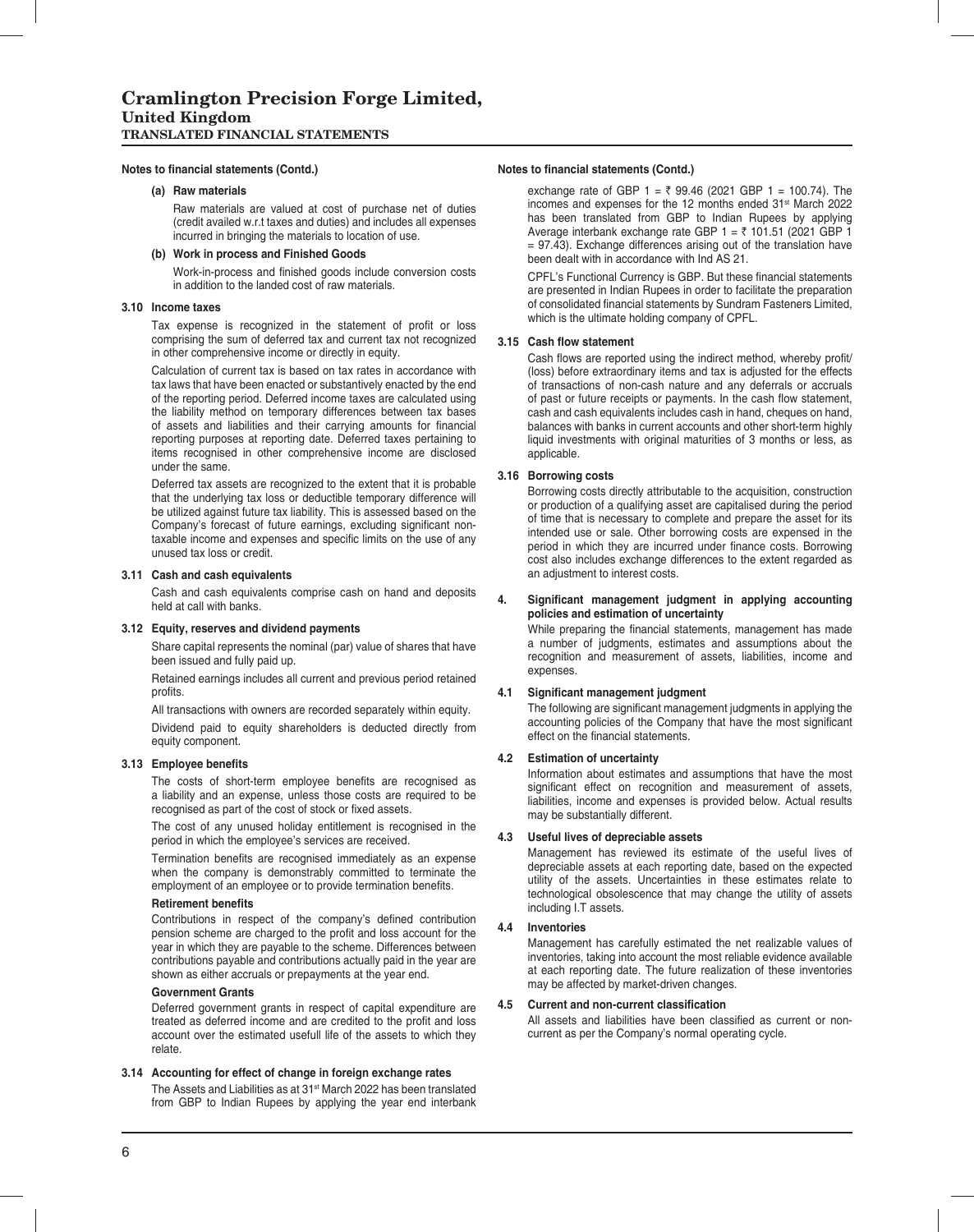### **Notes to financial statements (Contd.)**

### **5 Property, plant and equipment**

|                                               | <b>Buildings</b> |               |                              | <b>Plant and Equipment</b>  |          | <b>Furniture and fixtures</b> |            | Total                       |  |  |
|-----------------------------------------------|------------------|---------------|------------------------------|-----------------------------|----------|-------------------------------|------------|-----------------------------|--|--|
| <b>Gross block</b>                            | <b>GBP</b>       | ₹             | GBP                          | ₹                           | GBP      | ₹                             | <b>GBP</b> | ₹                           |  |  |
| As at 31 March 2020                           | 68,812           | 64,29,794     | 32,31,546                    | 30,19,55,666                | 1,46,797 | 1,37,16,710                   | 34,47,155  | 32,21,02,170                |  |  |
| Additions                                     |                  |               | 1,28,886                     | 1,29,83,976                 |          |                               | 1,28,886   | 1,29,83,976                 |  |  |
| Disposal                                      |                  |               | (48,000)                     | (48, 35, 520)               |          |                               | (48,000)   | (48, 35, 520)               |  |  |
| <b>Other Adjustments</b>                      |                  |               |                              |                             |          |                               |            |                             |  |  |
| - Exchange variation (Op. Bal restated)       |                  | 5,02,328      | $\overline{\phantom{a}}$     | 2,35,90,286                 |          | 10,71,618                     |            | 2,51,64,232                 |  |  |
| As at March 2021                              | 68,812           | 69,32,121     |                              | 33, 12, 432 33, 36, 94, 406 | 1,46,797 | 1,47,88,328                   | 35,28,041  | 35,54,14,858                |  |  |
| Additions                                     |                  |               | 4,19,477                     | 4, 17, 21, 183              | 31,135   | 30,96,687                     | 4,50,612   | 4,48,17,869                 |  |  |
| Disposal                                      |                  |               |                              |                             |          |                               |            |                             |  |  |
| <b>Other Adjustments</b>                      |                  |               |                              |                             |          |                               |            |                             |  |  |
| - Exchange variation (Op. Bal restated)       |                  | (88,079)      | $\qquad \qquad \blacksquare$ | (42, 39, 913)               |          | (1, 87, 900)                  |            | (45, 15, 892)               |  |  |
| As at March 2022                              | 68,812           | 68,44,042     |                              | 37,31,909 37,11,75,676      | 1,77,932 | 1,76,97,115                   |            | 39,78,653 39,57,16,835      |  |  |
| Accumulated depreciation/amortisation         |                  |               |                              |                             |          |                               |            |                             |  |  |
| As at 31 March 2020                           | 16,618           | 15,52,788     |                              | 12,24,403 11,44,08,190      | 70,174   | 65,57,033                     |            | 13, 11, 195 12, 25, 18, 011 |  |  |
| For the year                                  | 4,402            | 4,28,755      | 2,41,359                     | 2,35,15,642                 | 12,660   | 12,33,486                     | 2,58,420   | 2,51,77,884                 |  |  |
| Impairment for the year                       |                  |               |                              |                             |          |                               |            |                             |  |  |
| Deduction on sale or discards                 |                  |               | (16, 416)                    | (16, 53, 704)               |          |                               | (16, 416)  | (16, 53, 704)               |  |  |
| <b>Other Adjustments</b>                      |                  |               |                              |                             |          |                               |            |                             |  |  |
| - Exchange variation (Op. Bal restated)       |                  | 1,21,311      |                              | 89,38,140                   |          | 5,12,268                      |            | 95,71,719                   |  |  |
| - Restating to Closing rate - CY Depreciation | $\blacksquare$   | 14,566        | $\blacksquare$               | 7,98,899                    |          | 41,905                        |            | 8,55,371                    |  |  |
| As at March 2021                              | 21,020           | 21,17,420     |                              | 14,49,347 14,60,07,168      | 82,834   | 83,44,693                     | 15,53,201  | 15,64,69,282                |  |  |
| For the year                                  | (16, 669)        | (16, 92, 051) | 2,59,216                     | 2,63,13,033                 | 11,904   | 12,08,358                     | 2,54,451   | 2,58,29,340                 |  |  |
| Impairment for the year                       |                  |               |                              |                             |          |                               |            |                             |  |  |
| Deduction on sale or discards                 |                  |               |                              |                             |          |                               |            |                             |  |  |
| <b>Other Adjustments</b>                      |                  |               |                              |                             |          |                               |            |                             |  |  |
| - Exchange variation (Op. Bal restated)       |                  | (26, 904)     |                              | (18, 55, 164)               |          | (1,06,027)                    |            | (19, 88, 095)               |  |  |
| - Restating to Closing rate - CY Depreciation |                  | 34,171        |                              | (5,31,393)                  |          | (24, 403)                     |            | (5,21,624)                  |  |  |
| As at March 2022                              | 4,351            | 4,32,636      |                              | 17,08,563 16,99,33,644      | 94,738   | 94,22,621                     |            | 18,07,652 17,97,88,903      |  |  |
| Net block                                     |                  |               |                              |                             |          |                               |            |                             |  |  |
| As at March 2021                              | 47,792           | 48,14,701     |                              | 18,63,086 18,76,87,239      | 63,963   | 64,43,635                     |            | 19,74,841 19,89,45,575      |  |  |
| As at March 2022                              | 64,461           | 64,11,406     |                              | 20,23,346 20,12,42,032      | 83,194   | 82,74,494                     |            | 21,71,001 21,59,27,932      |  |  |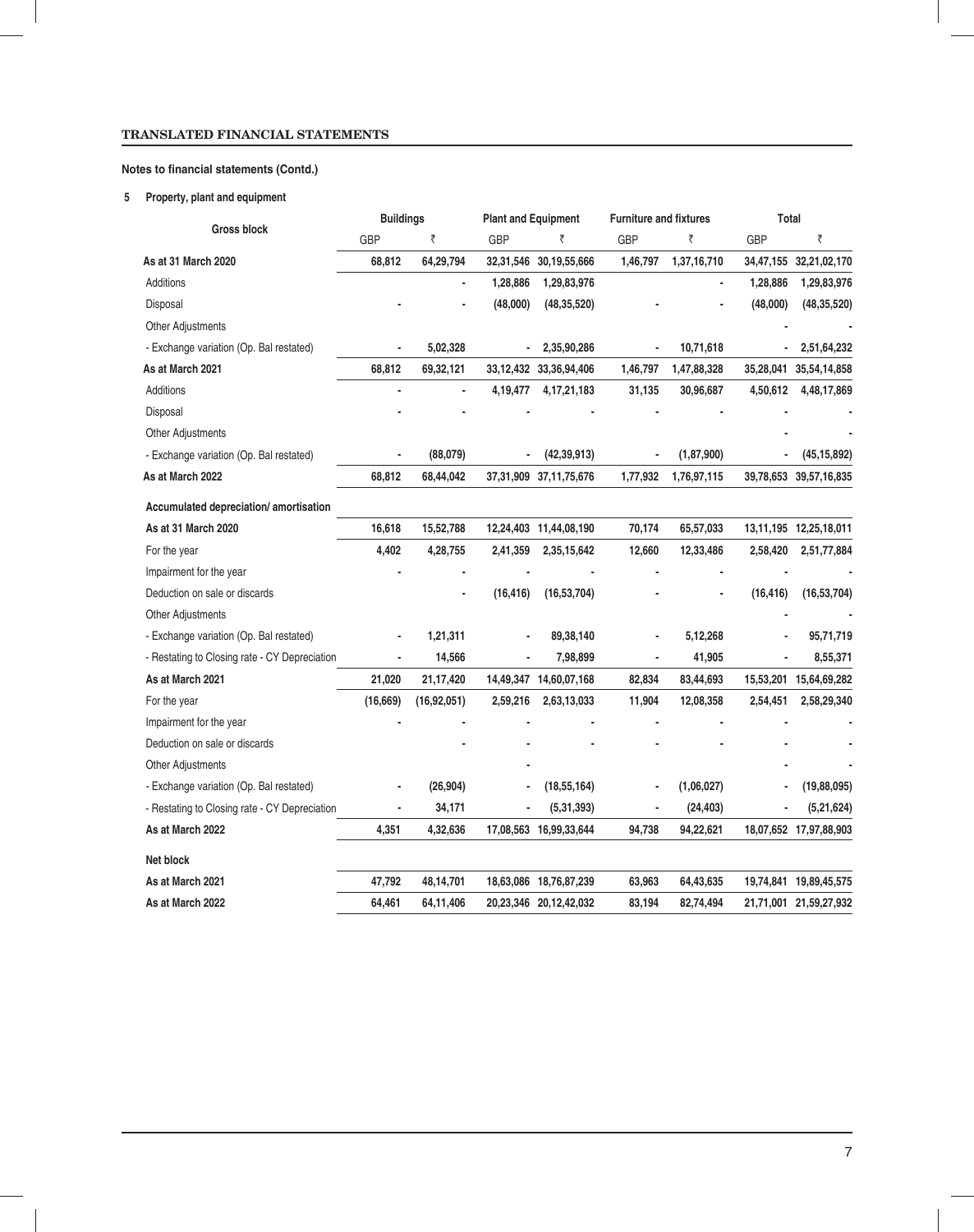### **Cramlington Precision Forge Limited, United Kingdom TRANSLATED FINANCIAL STATEMENTS**

### **Notes to financial statements (Contd.)**

### **6 RIGHT OF USE OF ASSETS**

|                                               | <b>Building</b> |              | Total      |              |  |  |
|-----------------------------------------------|-----------------|--------------|------------|--------------|--|--|
| <b>Gross block</b>                            | <b>GBP</b>      | ₹            | <b>GBP</b> | ₹            |  |  |
| As at March 31, 2020                          | 13,90,738       | 12,99,50,537 | 13,90,738  | 12,99,50,537 |  |  |
| Additions                                     |                 |              |            |              |  |  |
| Disposal                                      |                 |              |            |              |  |  |
| Other Adjustments                             |                 |              |            |              |  |  |
| Exchange variation on lease adjustments       | (90, 396)       |              | (90, 396)  |              |  |  |
| - Exchange variation (Op. Bal restated)       |                 |              |            |              |  |  |
| As at March 31, 2021                          | 13,00,342       | 12,99,50,537 | 13,00,342  | 12,99,50,537 |  |  |
| Additions                                     |                 |              |            |              |  |  |
| Disposal                                      |                 |              |            |              |  |  |
| Other Adjustments                             |                 |              |            |              |  |  |
| Exchange variation on lease adjustments       | 13,481          |              | 13,481     |              |  |  |
| - Exchange variation (Op. Bal restated)       |                 |              |            |              |  |  |
| As at March 31, 2022                          | 13,13,823       | 12,99,50,537 | 13,13,823  | 12,99,50,537 |  |  |
| Accumulated depreciation / amortisation       |                 |              |            |              |  |  |
| As at March 31, 2020                          | 1,43,278        | 1,33,87,911  | 1,43,278   | 1,33,87,911  |  |  |
| For the year ended                            | 1,09,567        | 1,06,75,105  | 1,09,567   | 1,06,75,106  |  |  |
| Disposals / other adjustments                 |                 |              |            |              |  |  |
| <b>Other Adjustments</b>                      |                 |              |            |              |  |  |
| - Exchange variation (Op. Bal restated)       |                 |              |            |              |  |  |
| Exchange variation on lease adjustments       |                 |              |            |              |  |  |
| - Restating to Closing rate - CY Depreciation |                 | 3,62,667     |            | 3,62,667     |  |  |
| As at March 31, 2021                          | 2,52,845        | 2,44,25,683  | 2,52,845   | 2,44,25,683  |  |  |
| For the year ended                            | 1,03,232        | 1,04,79,096  | 1,03,232   | 1,04,79,096  |  |  |
| Disposals / other adjustments                 |                 |              |            |              |  |  |
| <b>Other Adjustments</b>                      |                 |              |            |              |  |  |
| - Exchange variation (Op. Bal restated)       |                 |              |            |              |  |  |
| Exchange variation on lease adjustments       |                 |              |            |              |  |  |
| - Restating to Closing rate - CY Depreciation |                 | (2, 11, 626) |            | (2, 11, 626) |  |  |
| As at March 31, 2022                          | 3,56,077        | 3,46,93,153  | 3,56,077   | 3,46,93,153  |  |  |
| <b>Net block</b>                              |                 |              |            |              |  |  |
| As at March 31, 2021                          | 10,47,497       | 10,55,24,854 | 10,47,497  | 10,55,24,854 |  |  |
| As at March 31, 2022                          | 9,57,746        | 9,52,57,384  | 9,57,746   | 9,52,57,384  |  |  |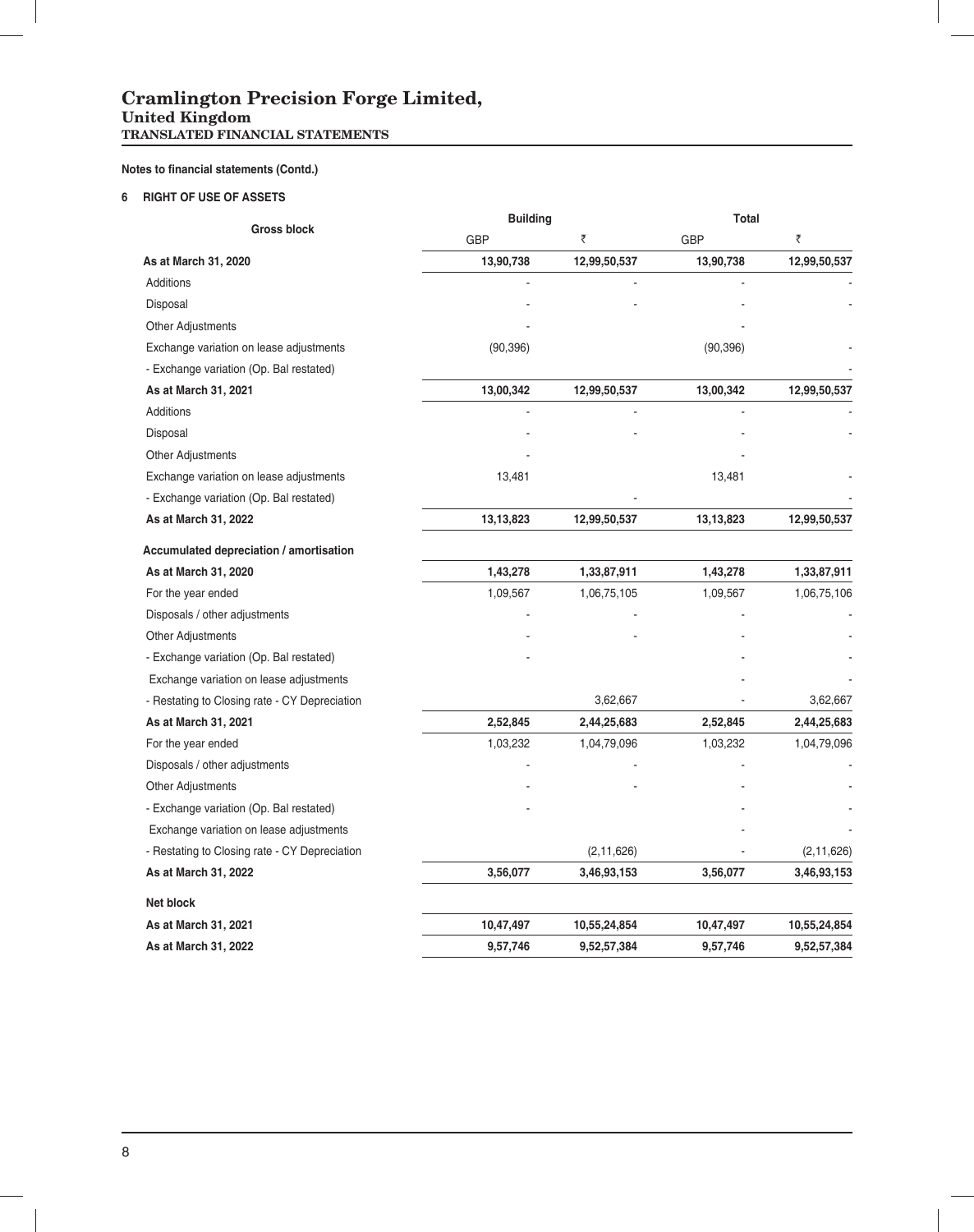### **Notes to financial statements (Contd.)**

|   |                                                                    |            |                |                       |                          | As at March 31, 2022                                       |                          |           |                  |           | As at March 31, 2021     |                           |
|---|--------------------------------------------------------------------|------------|----------------|-----------------------|--------------------------|------------------------------------------------------------|--------------------------|-----------|------------------|-----------|--------------------------|---------------------------|
|   |                                                                    |            |                | Long-term             |                          | Short-term                                                 |                          |           | Long-term        |           |                          | Short-term                |
|   |                                                                    |            | <b>GBP</b>     | ₹                     |                          | <b>GBP</b>                                                 | ₹                        |           | <b>GBP</b>       | ₹         | <b>GBP</b>               | ₹                         |
| 7 | <b>OTHER ASSETS</b>                                                |            |                |                       |                          |                                                            |                          |           |                  |           |                          |                           |
|   | (Unsecured, considered good)                                       |            |                |                       |                          |                                                            |                          |           |                  |           |                          |                           |
|   | Prepaid expenses                                                   |            | 3,740          | 3,71,953              |                          | 1,57,970 1,57,11,718                                       |                          |           | 18,740 18,87,840 |           |                          | 2,96,364 2,98,55,694      |
|   | <b>Others</b>                                                      |            |                |                       |                          | 2,06,493 2,05,37,813                                       |                          |           |                  |           |                          | 2,90,007 2,92,15,379      |
|   | Unamortised portion of leasehold land                              |            |                |                       |                          | $\overline{\phantom{a}}$                                   |                          |           |                  |           | $\overline{\phantom{a}}$ |                           |
|   |                                                                    |            | 3,740          | 3,71,953              |                          | 3,64,463 3,62,49,531                                       |                          |           | 18,740 18,87,840 |           |                          | 5,86,371 5,90,71,073      |
|   |                                                                    |            |                |                       |                          |                                                            |                          |           |                  |           |                          |                           |
|   |                                                                    |            |                |                       |                          | As at March 31, 2022                                       |                          |           |                  |           | As at March 31, 2021     |                           |
|   |                                                                    |            |                | Long-term             |                          | Short-term                                                 |                          |           | Long-term        |           |                          | Short-term                |
|   |                                                                    |            | <b>GBP</b>     | ₹                     |                          | <b>GBP</b>                                                 | ₹                        |           | <b>GBP</b>       | ₹         | <b>GBP</b>               | ₹                         |
| 8 | <b>INVENTORIES</b><br>Raw Materials and components                 |            |                |                       |                          | 4,11,724 4,09,50,114                                       |                          |           |                  |           |                          | 5,28,641 5,32,55,281      |
|   | Goods In transit                                                   |            |                |                       |                          |                                                            | 2,49,882 2,48,53,272     |           |                  |           |                          | 3,81,767 3,84,59,229      |
|   | Work-in-progress                                                   |            |                |                       |                          | 10,96,137 10,90,21,739                                     |                          |           |                  |           |                          | 7,62,354 7,67,99,591      |
|   | <b>Finished Goods</b>                                              |            |                |                       |                          | 1,73,858 1,72,91,828                                       |                          |           |                  |           | 76,101                   | 76,66,380                 |
|   | <b>Finished Goods in Transit</b>                                   |            |                |                       |                          |                                                            |                          |           |                  |           |                          |                           |
|   |                                                                    |            | $\blacksquare$ |                       | $\overline{\phantom{a}}$ | 19,31,601 19,21,16,953                                     |                          |           | $\blacksquare$   |           |                          | - 17,48,863 17,61,80,481  |
|   |                                                                    |            |                |                       |                          |                                                            |                          |           |                  |           |                          |                           |
|   |                                                                    |            |                |                       |                          | As at March 31, 2022                                       |                          |           |                  |           | As at March 31, 2021     |                           |
|   |                                                                    |            |                | Long-term             |                          | Short-term                                                 |                          |           | Long-term        |           |                          | Short-term                |
|   |                                                                    |            | <b>GBP</b>     | ₹                     |                          | <b>GBP</b>                                                 | ₹                        |           | <b>GBP</b>       | ₹         | <b>GBP</b>               | ₹                         |
| 9 | <b>TRADE RECEIVABLES</b>                                           |            |                |                       |                          |                                                            |                          |           |                  |           |                          |                           |
|   | (Unsecured, considered good unless<br>otherwise stated)            |            |                |                       |                          |                                                            |                          |           |                  |           |                          |                           |
|   | Trade receivables                                                  |            |                |                       |                          | 17,27,549 17,18,22,020                                     |                          |           |                  |           |                          | - 16,96,833 17,09,39,002  |
|   |                                                                    |            |                |                       | $\overline{\phantom{a}}$ | 17,27,549 17,18,22,020                                     |                          |           |                  |           |                          | - 16,96,833 17,09,39,002  |
|   | Less: Provision for bad and doubtful debts                         |            |                |                       |                          |                                                            | $(25,305)$ $(25,16,789)$ |           |                  |           |                          |                           |
|   |                                                                    |            |                |                       |                          | 17,02,244 16,93,05,231                                     |                          |           | ä,               |           |                          | - 16,96,833 17,09,39,002  |
|   |                                                                    |            |                |                       |                          |                                                            |                          |           |                  |           |                          |                           |
|   | 9a) Trade receivable Ageing schedule 2021-22<br><b>Particulars</b> |            |                |                       |                          | Outstanding for following periods from due date of payment |                          |           |                  |           |                          |                           |
|   |                                                                    |            | Not due        | Less than<br>6 months |                          | 6 months                                                   | 1-2 years                |           | 2-3 years        |           | More than                | Total as on<br>31.03.2022 |
|   | <b>Undisputed Trade receivables</b>                                |            |                |                       |                          | -1 year                                                    |                          |           |                  |           | 3 years                  |                           |
|   | Considered good                                                    | GBP        | 13,44,021      | 2,90,705              |                          | 32,976                                                     |                          | 10,549    |                  | 23,993    |                          | 17,02,244                 |
|   |                                                                    | <b>INR</b> | 13,36,76,352   | 2,89,13,471           |                          | 32,79,812                                                  |                          | 10,49,216 |                  | 23,86,380 |                          | 16,93,05,231              |
|   |                                                                    |            |                |                       |                          |                                                            |                          |           |                  |           |                          |                           |
|   | 9b) Trade receivable Ageing schedule 2020-21<br><b>Particulars</b> |            |                |                       |                          |                                                            |                          |           |                  |           |                          |                           |
|   |                                                                    |            |                |                       |                          | Outstanding for following periods from due date of payment |                          |           |                  |           |                          |                           |
|   |                                                                    |            | Not due        | Less than<br>6 months |                          | 6 months<br>-1 year                                        | 1-2 years                |           | 2-3 years        |           | More than 3<br>years     | Total as on<br>31.03.2022 |

| <b>Undisputed Trade receivables</b> |     |              |             |             |           |          |       |                       |
|-------------------------------------|-----|--------------|-------------|-------------|-----------|----------|-------|-----------------------|
| Considered good                     | GBP | 12.35.910    | 5.04.663    | (65.151)    | 16.571    | 1.257    | 3.583 | 16.96.833             |
|                                     | INR | 12.45.05.593 | 5,08,39,708 | (65.63.321) | 16.69.359 | 1.26.663 |       | 3,61,000 17,09,39,002 |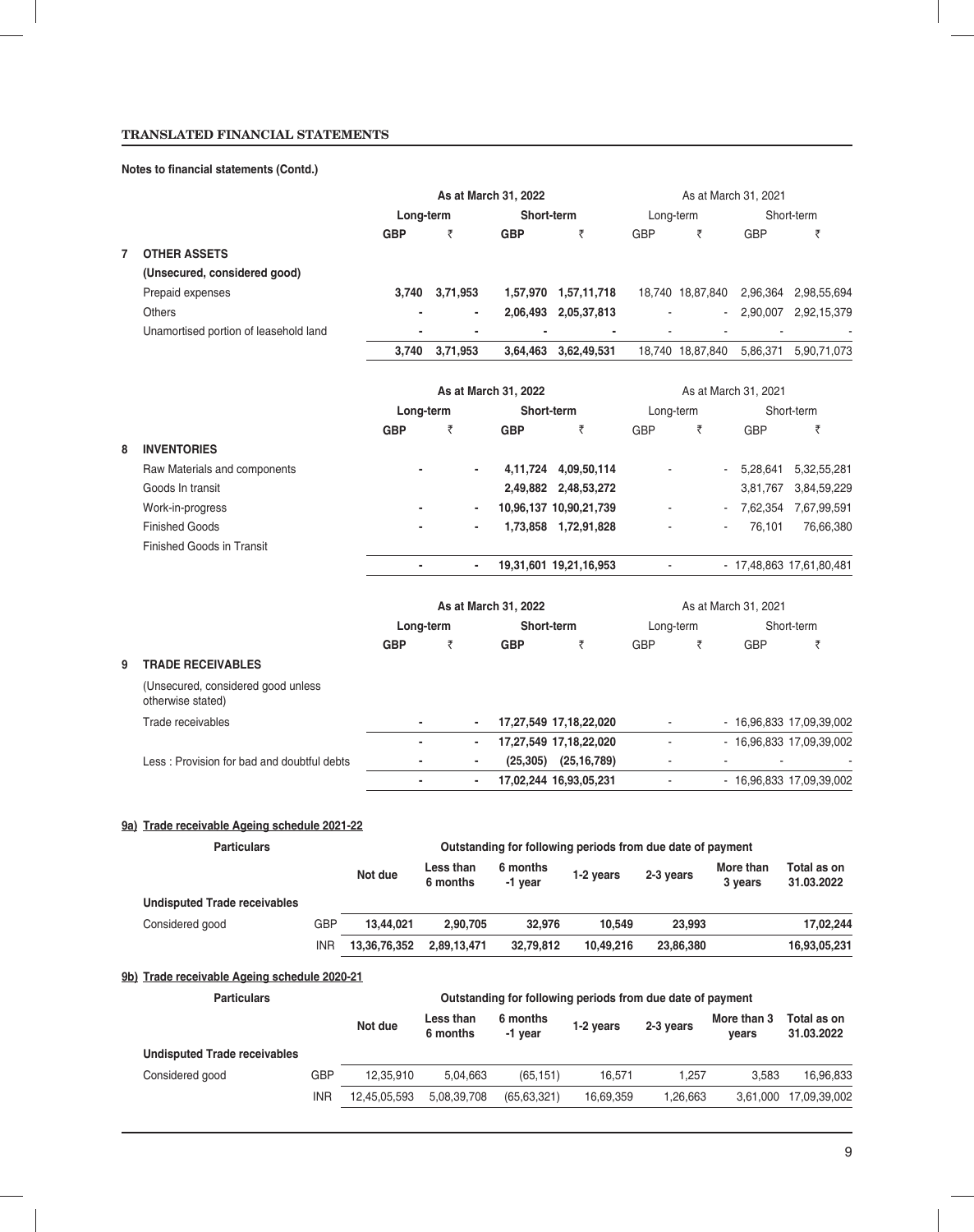### **Cramlington Precision Forge Limited,**

### **United Kingdom**

**TRANSLATED FINANCIAL STATEMENTS**

#### **Notes to financial statements (Contd.)**

|    |                                         |                          | As at March 31, 2022 |                         |                        |            |           | As at March 31, 2021            |              |  |  |
|----|-----------------------------------------|--------------------------|----------------------|-------------------------|------------------------|------------|-----------|---------------------------------|--------------|--|--|
|    |                                         | Long-term                |                      | Short-term              |                        |            | Long-term |                                 | Short-term   |  |  |
|    |                                         | <b>GBP</b>               | ₹                    | <b>GBP</b>              | ₹                      | <b>GBP</b> | ₹         | <b>GBP</b>                      | ₹            |  |  |
| 10 | <b>CASH AND BANK BALANCES</b>           |                          |                      |                         |                        |            |           |                                 |              |  |  |
|    | Cash and cash equivalents               |                          |                      |                         |                        |            |           |                                 |              |  |  |
|    | Cash on hand                            | $\blacksquare$           | $\blacksquare$       | ٠                       |                        |            |           | 276<br>$\overline{\phantom{a}}$ | 27,759       |  |  |
|    | Balances with banks in current accounts |                          | ۰                    | 363                     | 36,150                 | ۰          |           | 818<br>٠                        | 82,402       |  |  |
|    |                                         | $\overline{\phantom{a}}$ | ٠                    | 363                     | 36,150                 |            |           | 1,094<br>٠                      | 1,10,161     |  |  |
|    |                                         |                          |                      | As at<br>March 31, 2022 |                        |            |           | As at<br>March 31, 2021         |              |  |  |
|    |                                         |                          | <b>Number</b>        | <b>GBP</b>              | ₹                      |            | Number    | <b>GBP</b>                      | ₹            |  |  |
| 11 | <b>SHARE CAPITAL</b>                    |                          |                      |                         |                        |            |           |                                 |              |  |  |
|    | Issued, subscribed and fully paid up    |                          |                      |                         |                        |            |           |                                 |              |  |  |
|    | 14,00,000 Common shares of GBP 1 each   |                          | 14,00,000            |                         | 14,00,000 13,92,44,000 |            | 14,00,000 | 14,00,000                       | 14,10,36,000 |  |  |
|    |                                         |                          | 14,00,000            |                         | 14,00,000 13,92,44,000 |            | 14,00,000 | 14,00,000                       | 14,10,36,000 |  |  |
|    |                                         |                          |                      |                         |                        |            |           |                                 |              |  |  |

### **a) There were no movement in the share capital during the current and previous year.**

### **b) Shareholders holding more than 5% of the aggregate shares in the Company**

|                                   | Nos.      | $%$ holding | Nos.      | $%$ holding |
|-----------------------------------|-----------|-------------|-----------|-------------|
| Sundram International Limited, UK | 14.00.000 | 100.00%     | 14.00.000 | 100.00%     |
|                                   | 14.00.000 | 100.00%     | 14.00.000 | 100.00%     |

#### **c) Shares held by promoters at the end of the year**

|                                   |                       | As at March 31, 2022 |                                   |                       | As at March 31, 2021 |                                   |
|-----------------------------------|-----------------------|----------------------|-----------------------------------|-----------------------|----------------------|-----------------------------------|
| Promoter name                     | No. of<br>shares held | % of total<br>shares | % of change<br>during the<br>vear | No. of<br>shares held | % of total<br>shares | % of change<br>during the<br>year |
| Sundram International Limited, UK | 14.00.000             | 100.0%               | $0\%$                             | 14.00.000             | 100.0%               | 0%                                |

#### **d) Rights, preferences, restrictions**

#### **Equity shares**

The Company has only one class of equity shares having a par value of GBP 1 per share. Each holder of equity share is entitled to one vote per share. The Company declares and pays dividends in GBP. In the event of liquidation of the Company, the holders of equity shares will be entitled to receive remaining assets of the Company, after distribution of all preferential amounts. The distribution will be in proportion to the number of equity shares held by the shareholders.

- e) Bonus Shares/ Buy Back/ Shares for consideration other than cash issued during the period of five years immediately preceding the financial year ended 31 March 2022
	- (i) Aggregate number of equity shares allotted as fully paid up pursuant to contracts without payment being received in cash : Nil
	- (ii) Aggregate number of equity shares allotted as fully paid up by way of Bonus Shares : Nil
	- (iii) Aggregate number of equity shares bought back : Nil

#### **f) Capital Management**

- The Company's capital management objectives are:
- to ensure the Company's ability to continue as a going concern
- to provide an adequate return to shareholders
- by pricing products and services commensurately with the level of risk

For the purpose of the Company's capital management, capital includes issued equity capital and all other equity reserves attributable to the equity holders of the parent. The primary objective of the Group's capital management is to maximise the shareholder value.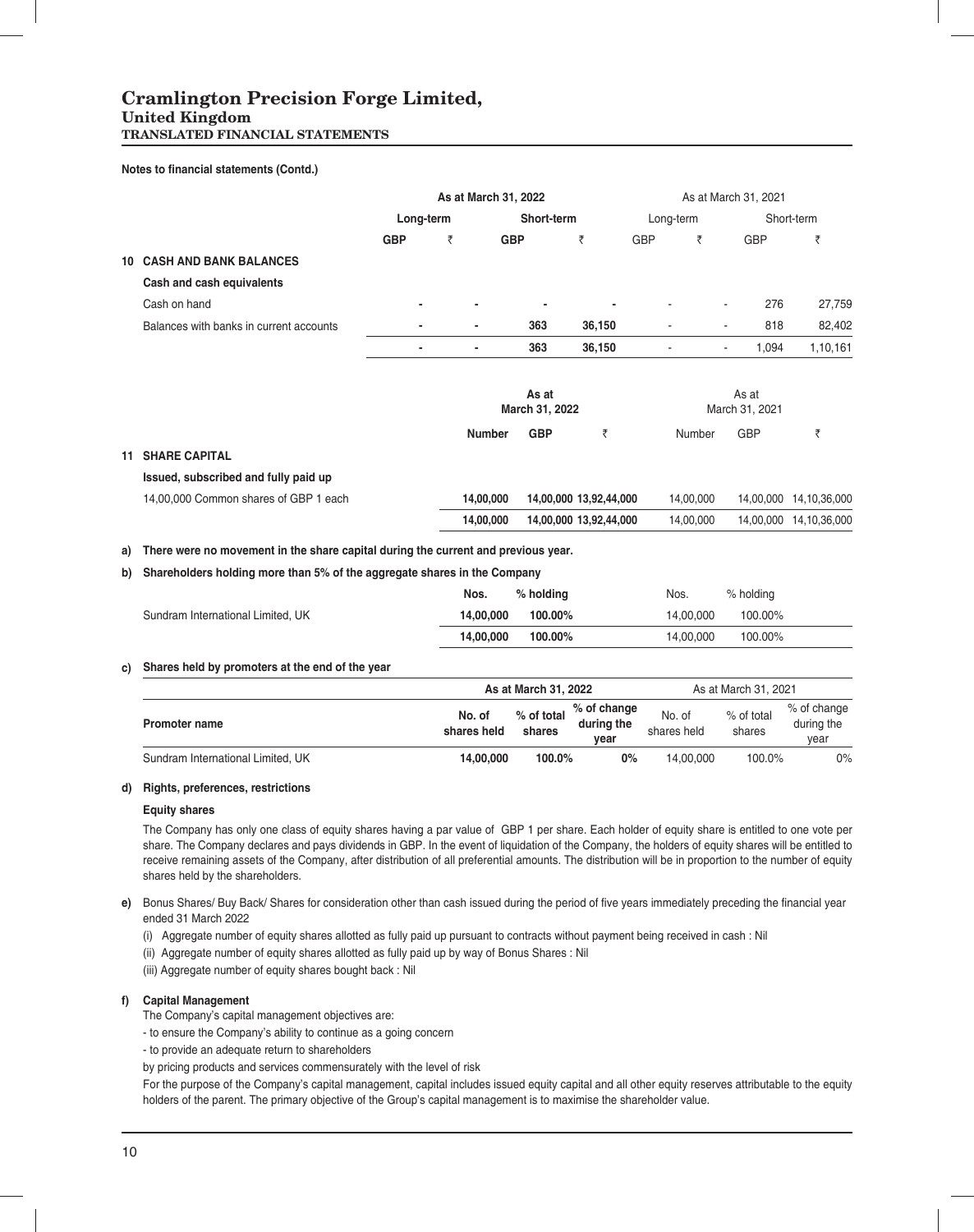### **Notes to financial statements (Contd.)**

#### **11 SHARE CAPITAL (Contd.)**

Management assesses the Company's capital requirements in order to maintain an efficient overall financing structure while avoiding excessive leverage. The Company manages the capital structure and makes adjustments to it in the light of changes in economic conditions and the risk characteristics of the underlying assets. In order to maintain or adjust the capital structure, the Company may adjust the amount of dividends paid to shareholders, return capital to shareholders, issue new shares, or sell assets to reduce debt.

|                           |         |            | As at<br>March 31, 2022    | As at<br>March 31, 2021 |                              |
|---------------------------|---------|------------|----------------------------|-------------------------|------------------------------|
|                           |         | <b>GBP</b> |                            | <b>GBP</b>              |                              |
| <b>Borrowings</b>         |         | 34,57,737  | 34,39,06,553               |                         | 37,82,224 38,10,21,202       |
| Cash and cash equivalents |         | (363)      | (36, 150)                  | (1,094)                 | (1, 10, 161)                 |
| Capital                   | A       | 34,57,374  | 34, 38, 70, 403            |                         | 37,81,130 38,09,11,041       |
| Total equity              | в       |            | (18,07,663) (17,97,90,027) |                         | $(8,95,537)$ $(9,02,16,298)$ |
| <b>Overall financing</b>  | $A + B$ | 16,49,711  | 16,40,80,376               |                         | 28,85,593 29,06,94,743       |
| Gearing ratio             |         | 210%       | 210%                       | 131%                    | 131%                         |

|    |                                                                    |           | As at March 31, 2022 |            |              |            | As at March 31, 2021 |            |                        |
|----|--------------------------------------------------------------------|-----------|----------------------|------------|--------------|------------|----------------------|------------|------------------------|
| 12 | <b>BORROWINGS</b>                                                  | Long-term |                      | Short-term |              | Long-term  |                      | Short-term |                        |
|    |                                                                    | GBP       | ₹                    | GBP        | ₹            | <b>GBP</b> | ₹                    | <b>GBP</b> | ₹                      |
| a) | Secured                                                            |           |                      |            |              |            |                      |            |                        |
|    | Term loan from banks (refer note below)                            |           |                      |            |              |            |                      |            |                        |
|    | Bank Overdrafts (refer note below)                                 |           |                      | 27,07,737  | 26,93,11,553 |            |                      |            | 31,82,224 32,05,77,202 |
|    |                                                                    |           |                      | 27,07,737  | 26,93,11,553 |            | $\blacksquare$       |            | 31,82,224 32,05,77,202 |
|    | Less: Current maturities of long term borrowings                   |           | $\blacksquare$       |            |              |            |                      |            |                        |
|    | Total                                                              |           | $\blacksquare$       | 27,07,737  | 26,93,11,553 |            | $\blacksquare$       |            | 31,82,224 32,05,77,202 |
| b) | <b>Unsecured</b>                                                   |           |                      |            |              |            |                      |            |                        |
|    | Working Capital Loans - from related parties<br>(refer note below) | 7,50,000  | 7,45,95,000          |            |              | 6,00,000   | 6,04,44,000          |            |                        |
|    |                                                                    | 7,50,000  | 7,45,95,000          |            | ۰            | 6,00,000   | 6,04,44,000          |            |                        |
|    | Total                                                              | 7,50,000  | 7,45,95,000          | 27,07,737  | 26,93,11,553 | 6,00,000   | 6,04,44,000          |            | 31,82,224 32,05,77,202 |

#### **c) Working Capital Loan**

The outstanding working capital facilities of GBP 2.7 million equivalent to ₹ 26.93 crores (March 31, 2021: GBP 3.18 million equivalent to ₹ 32.06 crores) carrying interest rate being base rate + agreed spread per annum. These are secured by fixed and floating charges over all the assets and undertaking including all present and future freehold and leasehold property, book and other debts, chattels and goodwill and uncalled capital, both present and future.

The balance due to related party represents an unsecured loan extended by the company's parent undertaking and is repayable in full on 16 December 2022. Interest is charged at 2.43% per annum.

Working capital loans were applied for the purpose they were obtained. Further, short term loans availed have not been utilised for long term purposes by the Company.

|    |                    |            | As at March 31, 2022 |            |           |            | As at March 31, 2021   |            |           |
|----|--------------------|------------|----------------------|------------|-----------|------------|------------------------|------------|-----------|
|    |                    | Long-term  |                      | Short-term |           | Long-term  |                        | Short-term |           |
| 13 | Lease liabilities  | <b>GBP</b> |                      | <b>GBP</b> |           | <b>GBP</b> |                        | <b>GBP</b> |           |
|    | Lease liabilities: | 9.44.512   | 9,39,41,117          | 82.306     | 81.86.123 |            | 10,12,986 10,20,48,218 | 82.488     | 83,09,880 |
|    | Total              | 9.44.512   | 9.39.41.117          | 82.306     | 81.86.123 |            | 10,12,986 10,20,48,218 | 82.488     | 83.09.880 |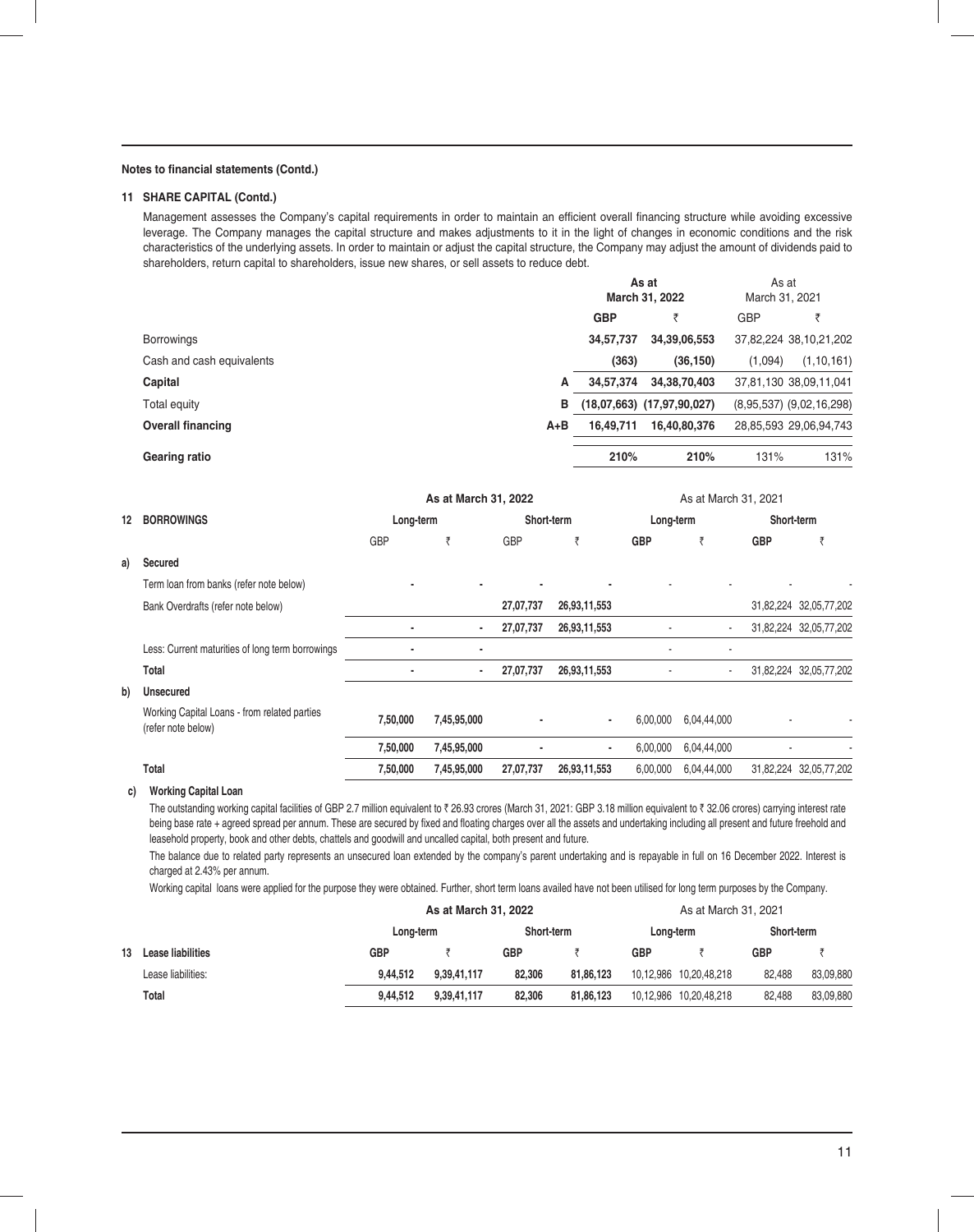### **Cramlington Precision Forge Limited,**

### **United Kingdom**

**TRANSLATED FINANCIAL STATEMENTS**

### **Notes to financial statements (Contd.)**

|    |                                                          |            |                | As at March 31, 2022 |                      |                     |                                                            |               |           | As at March 31, 2021 |            |                           |
|----|----------------------------------------------------------|------------|----------------|----------------------|----------------------|---------------------|------------------------------------------------------------|---------------|-----------|----------------------|------------|---------------------------|
|    |                                                          |            | Long-term      |                      |                      | Short-term          |                                                            | Long-term     |           |                      | Short-term |                           |
|    |                                                          | <b>GBP</b> |                | ₹                    |                      | <b>GBP</b>          | ₹                                                          | GBP           | ₹         | <b>GBP</b>           |            | ₹                         |
| 14 | <b>TRADE PAYABLES</b>                                    |            |                |                      |                      |                     |                                                            |               |           |                      |            |                           |
|    | Dues to others                                           |            | $\blacksquare$ |                      | $\ddot{\phantom{0}}$ | 39,72,522           | 39,51,07,042                                               | $\sim$        |           |                      |            | 25,32,103 25,50,84,067    |
|    |                                                          |            | $\blacksquare$ |                      | ä,                   | 39,72,522           | 39,51,07,042                                               | ÷.            |           | ÷.                   |            | 25,32,103 25,50,84,067    |
|    | 14 a) Trade payable ageing schedule 2021-22              |            |                |                      |                      |                     |                                                            |               |           |                      |            |                           |
|    | <b>Particulars</b>                                       |            |                |                      |                      |                     | Outstanding for following periods from due date of payment |               |           |                      |            |                           |
|    |                                                          |            | Not due        |                      |                      | Less than<br>1 year | 1-2 years                                                  | 2-3 years     |           | More than<br>3 years |            | Total as on<br>31.03.2022 |
|    | <b>Undisputed dues</b>                                   |            |                |                      |                      |                     |                                                            |               |           |                      |            |                           |
|    | Others                                                   | <b>GBP</b> |                | 14,03,075            |                      | 22,60,086           | 3,53,964                                                   | (42, 184)     |           | (2, 419)             |            | 39,72,522                 |
|    |                                                          | <b>INR</b> |                | 13,95,49,837         |                      | 22,47,88,157        | 3,52,05,277                                                | (41, 95, 615) |           | (2,40,614)           |            | 39,51,07,042              |
|    | 14 b) Trade payable ageing schedule 2020-21              |            |                |                      |                      |                     |                                                            |               |           |                      |            |                           |
|    | <b>Particulars</b>                                       |            |                |                      |                      |                     | Outstanding for following periods from due date of payment |               |           |                      |            |                           |
|    |                                                          |            | Not due        |                      |                      | Less than<br>1 year | 1-2 years                                                  | 2-3 years     |           | More than<br>3 years |            | Total as on<br>31.03.2022 |
|    | <b>Undisputed dues</b>                                   |            |                |                      |                      |                     |                                                            |               |           |                      |            |                           |
|    | <b>Others</b>                                            | <b>GBP</b> |                | 17,97,277            |                      | 7,38,323            | (11, 485)                                                  | 9,093         |           | (1, 105)             |            | 25,32,103                 |
|    |                                                          | <b>INR</b> |                | 18, 10, 57, 743      |                      | 7,43,78,702         | (11, 57, 080)                                              | 9,16,078      |           | (1, 11, 376)         |            | 25,50,84,067              |
|    |                                                          |            |                | As at March 31, 2022 |                      |                     |                                                            |               |           | As at March 31, 2021 |            |                           |
|    |                                                          |            | Long-term      |                      |                      | Short-term          |                                                            | Long-term     |           |                      | Short-term |                           |
|    |                                                          | <b>GBP</b> |                | ₹                    |                      | <b>GBP</b>          | ₹                                                          | GBP           | ₹         | GBP                  |            | ₹                         |
| 15 | <b>OTHER FINANCIAL LIABILITIES</b>                       |            |                |                      |                      |                     |                                                            |               |           |                      |            |                           |
|    | <b>Others</b>                                            |            |                |                      |                      |                     |                                                            |               |           |                      |            |                           |
|    | Current maturities of term loans from banks<br>(Secured) |            |                |                      |                      |                     |                                                            |               |           |                      |            |                           |
|    | Interest accrued                                         |            |                |                      |                      | 55,291              | 54,99,193                                                  |               |           |                      | 37,247     | 37,52,263                 |
|    | Non statutory dues                                       |            | 1,66,944       | 1,66,04,355          |                      | 2,01,806            | 2,00,71,670                                                | 30,214        | 30,43,800 | 4,45,404             |            | 4,48,69,982               |
|    |                                                          |            | 1,66,944       | 1,66,04,355          |                      | 2,57,097            | 2,55,70,863                                                | 30,214        | 30,43,800 | 4,82,651             |            | 4,86,22,245               |
| 16 | <b>OTHER CURRENT LIABILITIES</b>                         |            |                |                      |                      |                     |                                                            |               |           |                      |            |                           |
|    | Statutory dues                                           |            |                |                      |                      | 57,703              | 57,39,108                                                  |               |           |                      | 47,110     | 47,45,872                 |
|    |                                                          |            | $\overline{a}$ |                      |                      | 57,703              | 57,39,108                                                  |               |           |                      | 47,110     | 47,45,872                 |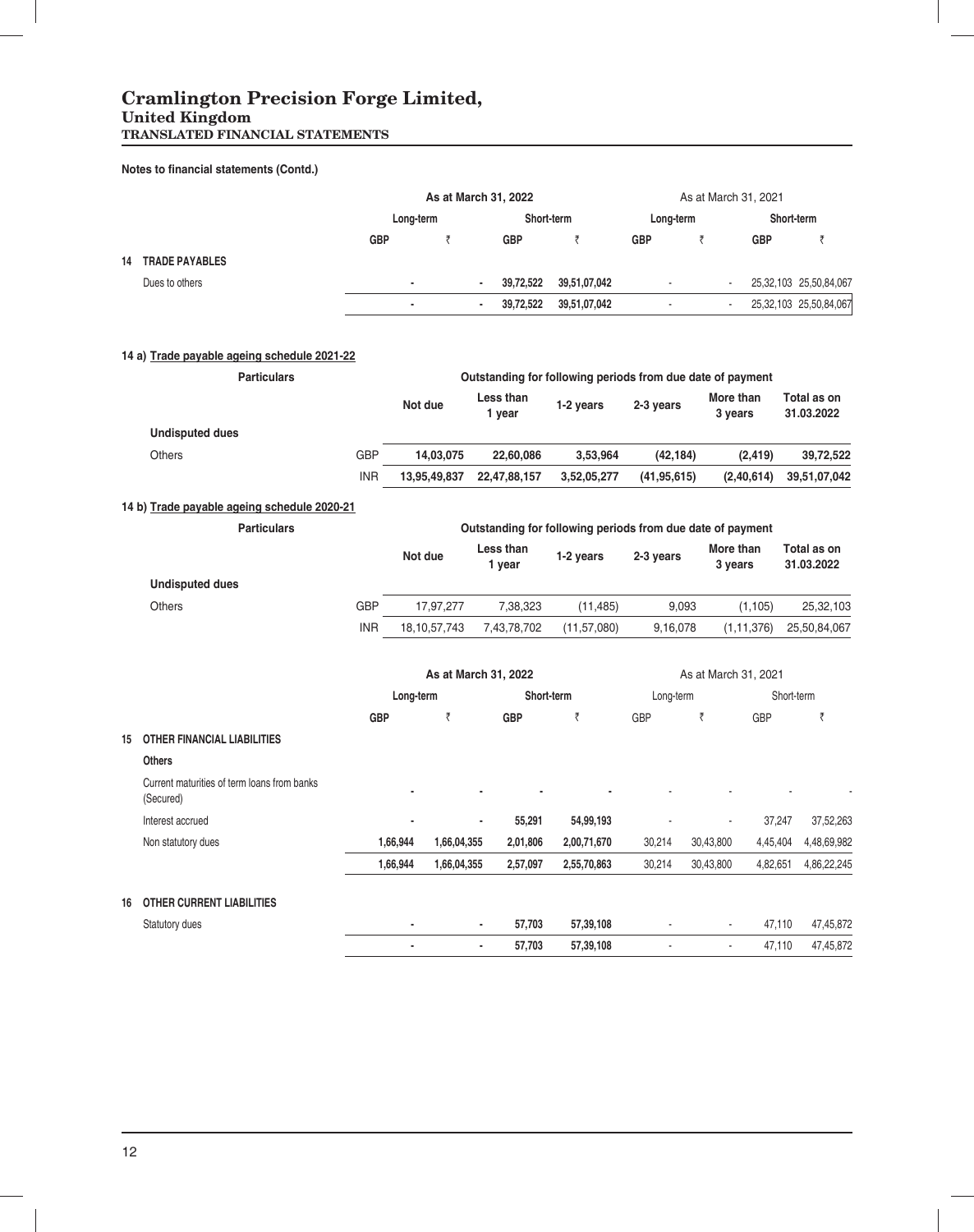### **Notes to financial statements (Contd.)**

|                                                                                                                   | Year ended<br>March 31, 2022 |                 | Year ended<br>March 31, 2021 |                |
|-------------------------------------------------------------------------------------------------------------------|------------------------------|-----------------|------------------------------|----------------|
|                                                                                                                   | <b>GBP</b>                   | ₹               | <b>GBP</b>                   | ₹              |
| <b>REVENUE FROM OPERATIONS</b><br>17                                                                              |                              |                 |                              |                |
| <b>Sales of Products</b>                                                                                          |                              |                 |                              |                |
| Domestic Sales                                                                                                    | 8,64,373                     | 8,77,42,499     | 6,11,544                     | 5,95,82,731    |
| <b>Export Sales</b>                                                                                               | 1,42,34,033                  | 1,44,48,96,665  | 99,33,640                    | 96,78,34,589   |
|                                                                                                                   | 1,50,98,406                  | 1,53,26,39,164  | 1,05,45,184                  | 1,02,74,17,320 |
| Other Operating Revenue (Refer Note 17A)                                                                          | 2,37,673                     | 2,41,26,146     | 1,21,361                     | 1, 18, 24, 185 |
| Revenue from operations (Net)                                                                                     | 1,53,36,079                  | 1,55,67,65,310  | 1,06,66,545                  | 1,03,92,41,505 |
| <b>17A OTHER OPERATING REVENUE</b>                                                                                |                              |                 |                              |                |
| <b>Scrap Sales</b>                                                                                                | 2,37,673                     | 2,41,26,146     | 1,21,361                     | 1, 18, 24, 185 |
|                                                                                                                   | 2,37,673                     | 2,41,26,146     | 1,21,361                     | 1, 18, 24, 185 |
| <b>OTHER INCOME</b><br>18                                                                                         |                              |                 |                              |                |
| Miscellaneous Income                                                                                              | 50,000                       | 50,75,500       | 87,984                       | 85,72,281      |
| Profit on Sale of Assets                                                                                          |                              |                 |                              |                |
|                                                                                                                   | 50,000                       | 50,75,500       | 87,984                       | 85,72,281      |
|                                                                                                                   |                              |                 |                              |                |
| 19<br><b>COST OF RAW MATERIALS AND COMPONENTS CONSUMED</b>                                                        |                              |                 |                              |                |
| Opening stock of raw materials and components                                                                     | 9,10,408                     | 9,17,14,509     | 4,64,652                     | 4,34,17,111    |
| Add: Exchange rate fluctuation on account of average rate transferred to<br>currency translation reserve          |                              | 7,01,014        |                              | 18,53,963      |
| Add: Purchases during the year                                                                                    | 60,27,664                    | 61, 18, 68, 166 | 44,04,757                    | 42,91,55,439   |
| Less : Exchange rate fluctuation on account of average rate transferred to<br>currency translation reserve        |                              | 13,56,293       |                              | (30, 13, 451)  |
| Less: Closing stock of raw materials and components                                                               | 6,61,607                     | 6,58,03,385     | 9,10,408                     | 9, 17, 14, 509 |
|                                                                                                                   | 62,76,465                    | 63,71,24,011    | 39,59,001                    | 38,57,25,455   |
| <b>CHANGES IN INVENTORIES OF FINISHED GOODS AND WORK-IN-</b><br>20<br><b>PROGRESS</b>                             |                              |                 |                              |                |
| A. Opening Stock                                                                                                  |                              |                 |                              |                |
| Work-in-progress                                                                                                  | 7,62,354                     | 7,67,99,591     | 2,93,972                     | 2,74,68,721    |
| Finished goods                                                                                                    | 76,101                       | 76,66,380       | 89,099                       | 83,25,437      |
| Add / (Less): Exchange rate fluctuation on account of average rate<br>transferred to currency translation reserve |                              | 6,45,610        |                              | 15,28,453      |
|                                                                                                                   | 8,38,455                     | 8,51,11,581     | 3,83,071                     | 3,73,22,611    |
| <b>B. Closing Stock</b>                                                                                           |                              |                 |                              |                |
| Work-in-progress                                                                                                  | 10,96,137                    | 109,021,739     | 762,354                      | 76,799,591     |
| Finished goods                                                                                                    | 1,73,857                     | 17,291,828      | 76,101                       | 7,666,380      |
| Add / (Less): Exchange rate fluctuation on account of average rate<br>transferred to currency translation reserve | $\overline{\phantom{0}}$     | (2,603,487)     |                              | 2,775,287      |
|                                                                                                                   | 12,69,994                    | 12,89,17,054    | 8,38,455                     | 8,16,90,685    |
| Net (increase) / decrease in inventories                                                                          | (4,31,539)                   | (4,38,05,473)   | (4,55,384)                   | (4,43,68,074)  |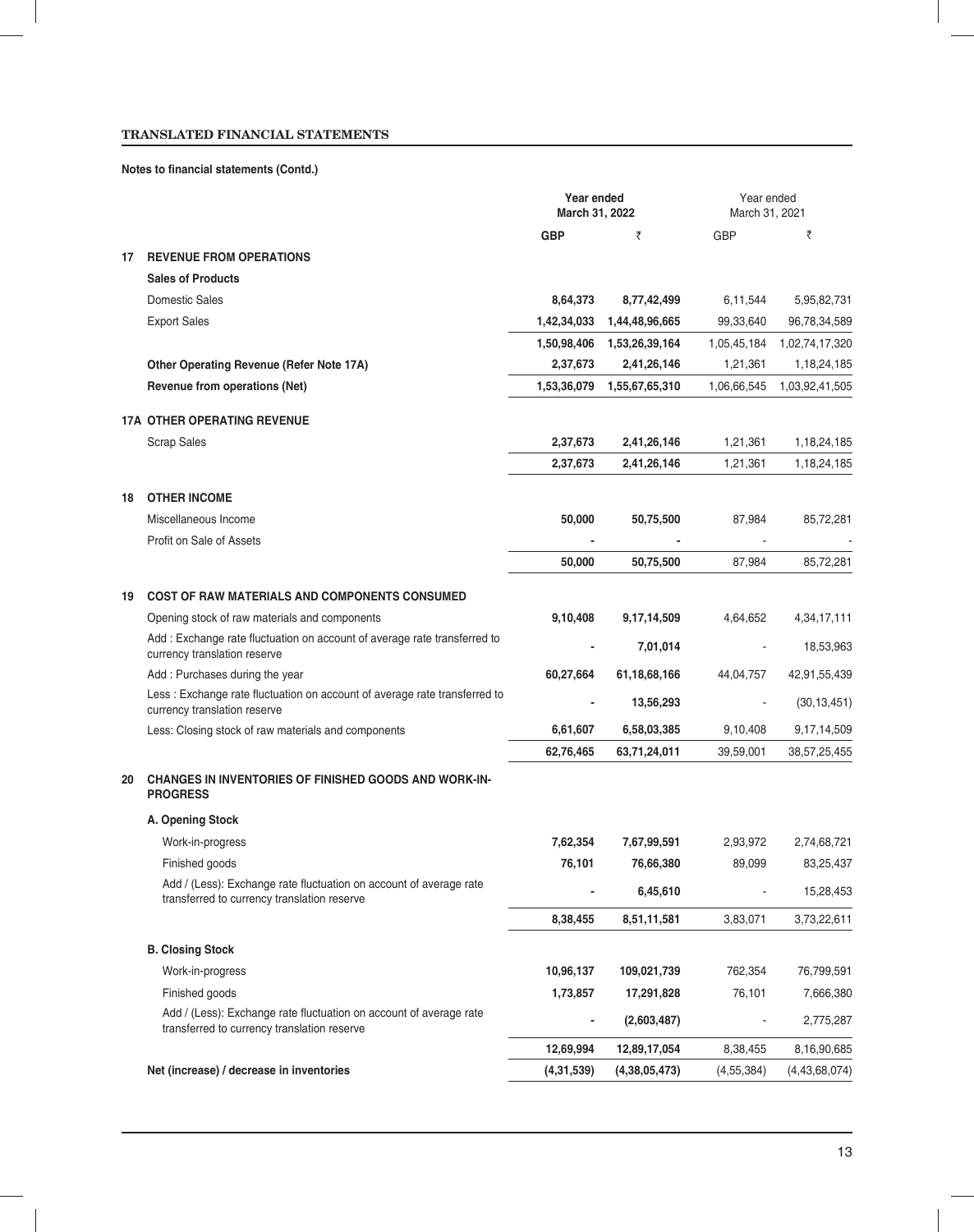### **Cramlington Precision Forge Limited,**

#### **United Kingdom**

**TRANSLATED FINANCIAL STATEMENTS**

|  |  | Notes to financial statements (Contd.) |  |
|--|--|----------------------------------------|--|
|--|--|----------------------------------------|--|

|    |                                                                                                                                                              | Year ended<br>March 31, 2022 |                 | Year ended<br>March 31, 2021 |              |
|----|--------------------------------------------------------------------------------------------------------------------------------------------------------------|------------------------------|-----------------|------------------------------|--------------|
|    |                                                                                                                                                              | <b>GBP</b>                   | ₹               | <b>GBP</b>                   | ₹            |
| 21 | <b>EMPLOYEE BENEFITS EXPENSE</b>                                                                                                                             |                              |                 |                              |              |
|    | Salaries and wages                                                                                                                                           | 35,62,300                    | 36, 16, 09, 031 | 26,34,861                    | 25,67,14,527 |
|    | Contribution to provident and other funds                                                                                                                    | 3,96,063                     | 4,02,04,382     | 3,58,164                     | 3,48,95,940  |
|    | Staff welfare expenses                                                                                                                                       | 15,346                       | 15,57,819       | 19,338                       | 18,84,031    |
|    |                                                                                                                                                              | 39,73,709                    | 40,33,71,232    | 30,12,363                    | 29,34,94,498 |
| 22 | <b>FINANCE COSTS</b>                                                                                                                                         |                              |                 |                              |              |
|    | Interest expenses                                                                                                                                            | 1,53,500                     | 1,55,81,819     | 1,38,667                     | 1,35,10,328  |
|    |                                                                                                                                                              | 1,53,500                     | 1,55,81,819     | 1,38,667                     | 1,35,10,328  |
| 23 | <b>DEPRECIATION AND AMORTIZATION EXPENSE</b>                                                                                                                 |                              |                 |                              |              |
|    | Depreciation of tangible assets                                                                                                                              | 2,45,357                     | 2,49,06,226     | 2,58,420                     | 2,51,77,884  |
|    | Depreciation on right of use of asset                                                                                                                        | 1,03,232                     | 1,04,79,096     | 1,09,567                     | 1,06,75,106  |
|    | Amortization of intangible assets                                                                                                                            | 9,094                        | 9,23,114        |                              |              |
|    |                                                                                                                                                              | 3,57,683                     | 3,63,08,436     | 3,67,987                     | 3,58,52,990  |
| 24 | <b>OTHER EXPENSES</b>                                                                                                                                        |                              |                 |                              |              |
|    | Stores and tools consumed                                                                                                                                    | 13,27,359                    | 13,47,40,236    | 11,00,583                    | 10,72,29,776 |
|    | Power & fuel                                                                                                                                                 | 5,94,227                     | 6,03,20,008     | 4,97,198                     | 4,84,41,975  |
|    | Rent                                                                                                                                                         | 1,65,707                     | 1,68,20,964     | 62,982                       | 61,36,368    |
|    | Rates & taxes [excluding taxes on Income]                                                                                                                    | 50,267                       | 51,02,641       | 74,601                       | 72,68,387    |
|    | Insurance                                                                                                                                                    | 1,72,744                     | 1,75,35,229     | 1,69,334                     | 1,64,98,253  |
|    | Repairs and maintenance                                                                                                                                      |                              |                 |                              |              |
|    | - Building                                                                                                                                                   | 17,424                       | 17,68,734       | 20,536                       | 20,00,786    |
|    | - Plant & Equipment                                                                                                                                          | 5,96,673                     | 6,05,68,268     | 3,92,415                     | 3,82,33,039  |
|    | Sub-contract expenses                                                                                                                                        | 20,03,304                    | 20,33,55,382    | 15,34,394                    | 14,94,96,019 |
|    | Audit fee                                                                                                                                                    | 55,465                       | 56,30,222       | 38,249                       | 37,26,555    |
|    | Net Foreign exchange loss(net off gain)                                                                                                                      | 6,998                        | 7,10,397        |                              |              |
|    | Finance guarantee expenses                                                                                                                                   | 15,000                       | 15,22,650       | 21,769                       | 21,20,971    |
|    | <b>Bad debts</b>                                                                                                                                             | 25,305                       | 25,68,663       | 7,633                        | 7,43,650     |
|    | Miscellaneous expenses<br>(Under this head there is no expenditure which is in excess of 1% of<br>Revenue from Operations or ₹ 10 lakhs whichever is higher) | 9,37,296                     | 9,51,44,892     | 3,33,930                     | 3,25,34,762  |
|    |                                                                                                                                                              | 59,67,769                    | 60,57,88,286    | 42,53,622                    | 41,44,30,542 |

 $\overline{\phantom{a}}$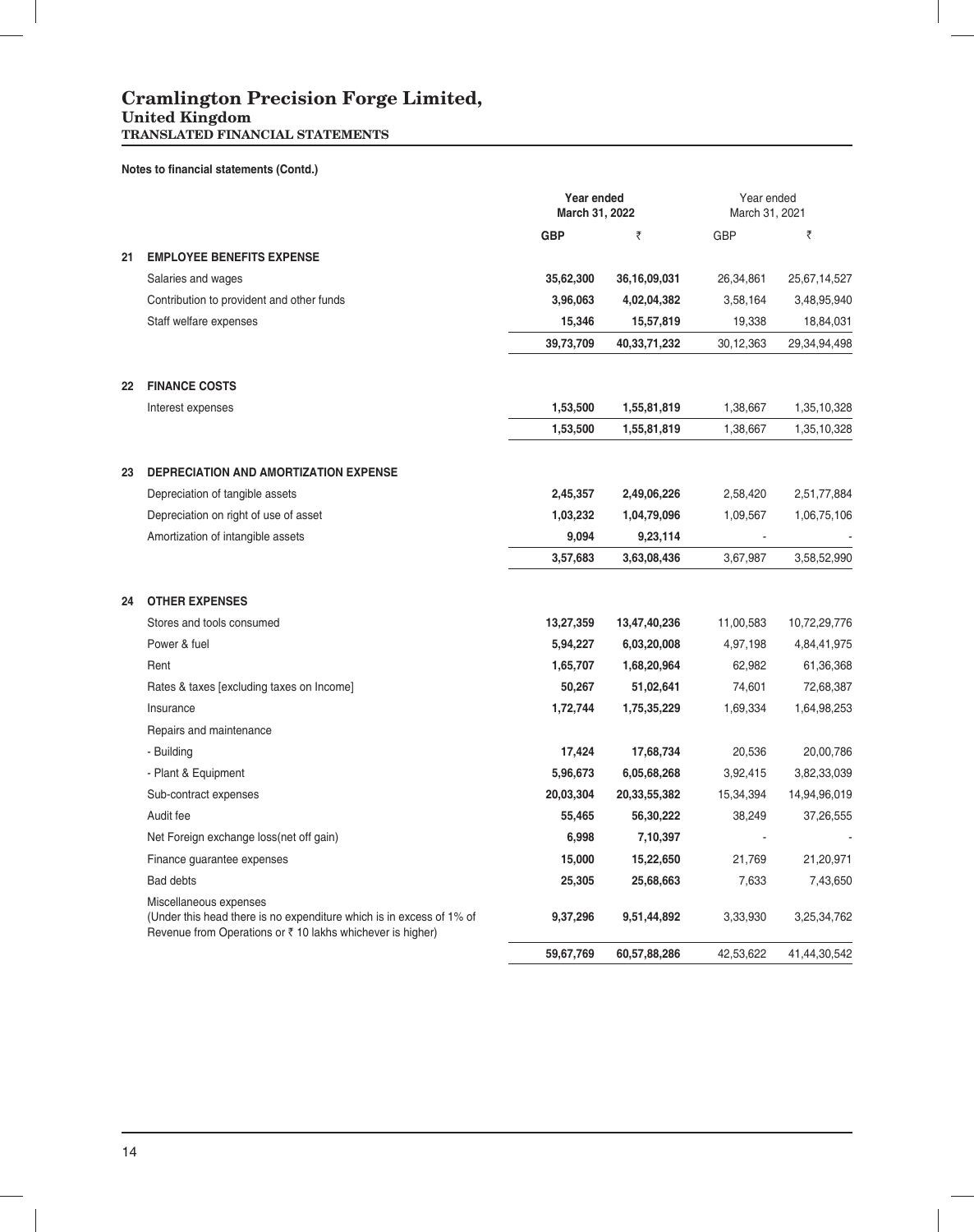### **Notes to financial statements (Contd.)**

|    |                                                                                                                                                                                                                                                             | Period ended<br>March 31, 2022 |               | Year ended<br>March 31, 2021 |               |
|----|-------------------------------------------------------------------------------------------------------------------------------------------------------------------------------------------------------------------------------------------------------------|--------------------------------|---------------|------------------------------|---------------|
|    |                                                                                                                                                                                                                                                             | <b>GBP</b>                     | ₹             | GBP                          | ₹             |
| 25 | <b>Income Tax</b>                                                                                                                                                                                                                                           |                                |               |                              |               |
|    | The major components of income tax expense and the reconciliation<br>of expected tax expense based on the domestic effective tax rate of<br>Cramlington Precision Forge Limited is at 19% and the reported tax<br>expense in profit or loss are as follows: |                                |               |                              |               |
|    | <b>Profit or loss section</b>                                                                                                                                                                                                                               |                                |               |                              |               |
|    | Accounting profit before tax                                                                                                                                                                                                                                | (9, 11, 508)                   | (9,25,27,501) | (5,21,727)                   | (5,08,31,953) |
|    | Accounting profit before income tax                                                                                                                                                                                                                         |                                |               |                              |               |
|    | At UK's statutory income tax rate of 19.00% (March 31, 2022: 19.00%)                                                                                                                                                                                        | (1,73,187)                     | (1,75,80,225) | (99, 128)                    | (96, 58, 071) |
|    | Other adjustments                                                                                                                                                                                                                                           | 1,73,187                       | 1,75,80,225   | 99,128                       | 96,58,071     |
|    |                                                                                                                                                                                                                                                             |                                |               |                              |               |
|    | Tax expense comprises of:                                                                                                                                                                                                                                   |                                |               |                              |               |
|    | <b>Current income tax:</b>                                                                                                                                                                                                                                  |                                |               |                              |               |
|    | Current income tax charge (net of Minimum alternate tax)                                                                                                                                                                                                    |                                |               |                              |               |
|    | Adjustments in respect of current income tax of previous year                                                                                                                                                                                               |                                |               |                              |               |
|    | Deferred tax:                                                                                                                                                                                                                                               |                                |               |                              |               |
|    | Relating to origination and reversal of temporary differences                                                                                                                                                                                               |                                |               |                              |               |
|    | Income tax expense                                                                                                                                                                                                                                          |                                |               |                              |               |

#### **26 Related party disclosures**

### **Related Parties :**

### **(I) Where Control exists:**

### **(A) Ultimate Holding Company**

- 1. TVS Sundram Fasteners Private Limited, Chennai, India (from February 4, 2022)
- 2. T V Sundram Iyengar & Sons Private Limited, Madurai, India (upto February 3, 2022)

#### **(B) Holding Company**

- **1.** Sundram International Limited, UK
- 2. Sundram Fasteners Limited

#### **(II) Other Related Parties with whom transactions have been entered into during the year :**

### **(A) Fellow Subsidiaries**

Sundram Fasteners (Zhejiang) Limited, Republic Of China Sundram International Inc., Michigan, USA TVS Upasana Limited, Chennai Sundram Non-Conventional Energy Systems Limited, Chennai Sunfast TVS Limited, Chennai TVS Engineering Limited, Chennai Sundram Fasteners Investments Limited, Chennai. TVS Next Limited, Chennai TVS Next Inc., Michigan, USA (Subsidiary of TVS Next Ltd.)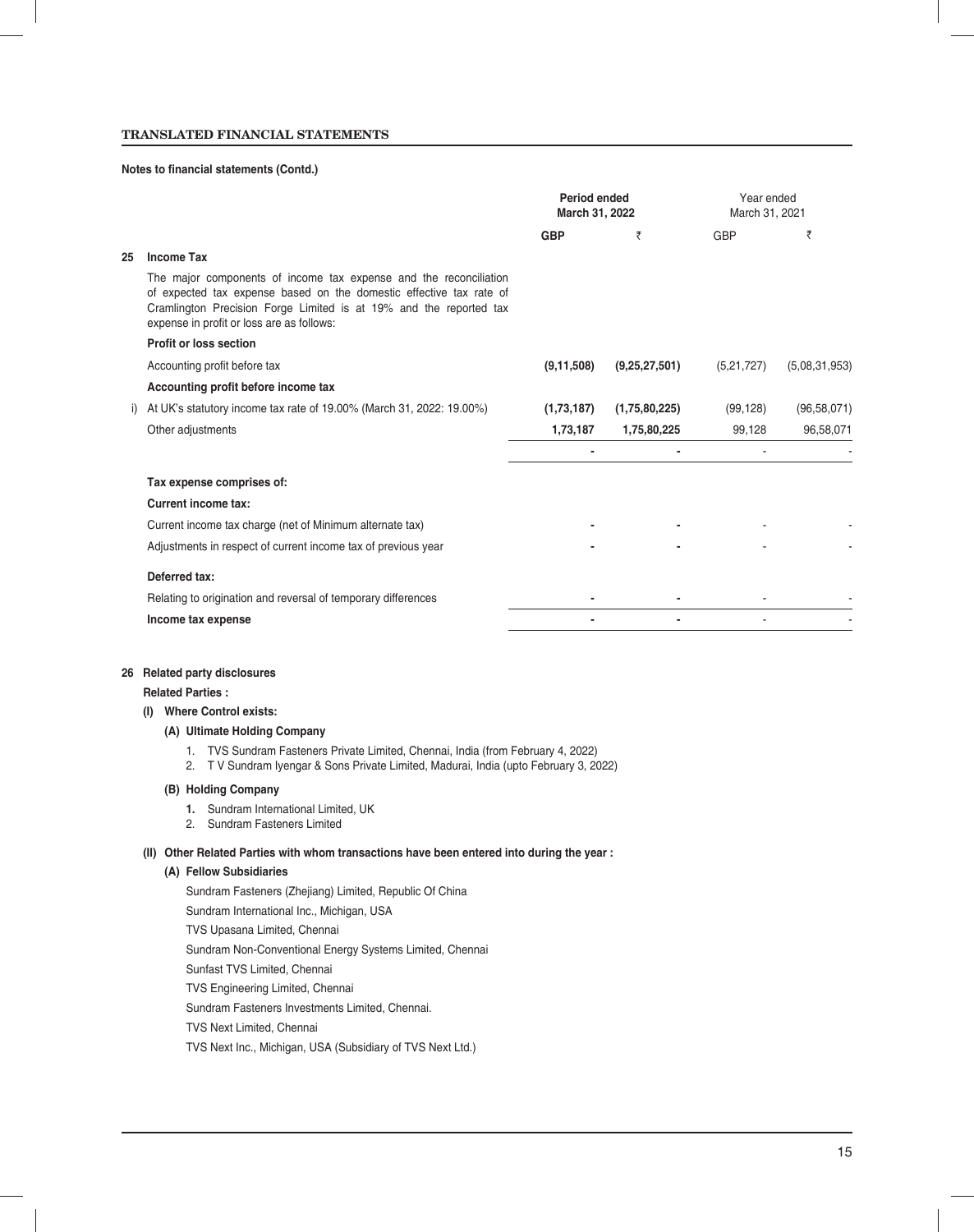**Notes to financial statements (Contd.)** 

**(III) Transactions with related parties referred in (I) and (II) above, in ordinary course of business:**

| <b>Nature of transaction</b>                         |               | <b>Ultimate Holding Company</b> |              | <b>Holding Company</b> | <b>Fellow Subsidiary</b><br><b>Companies</b> |                          |  |
|------------------------------------------------------|---------------|---------------------------------|--------------|------------------------|----------------------------------------------|--------------------------|--|
|                                                      | <b>GBP</b>    | ₹                               | <b>GBP</b>   | ₹                      | <b>GBP</b>                                   | ₹                        |  |
| <b>Purchases</b>                                     |               |                                 |              |                        |                                              |                          |  |
| Goods and Materials                                  | 13,48,063     | 13,68,41,916                    |              |                        |                                              |                          |  |
|                                                      | (14, 61, 583) | (14, 24, 02, 026)               |              |                        |                                              |                          |  |
| <b>Sales</b>                                         |               |                                 |              |                        |                                              |                          |  |
| Goods and Materials                                  | 17,709        | 17,97,641                       |              |                        |                                              |                          |  |
|                                                      | (13, 120)     | (12,78,247)                     |              |                        |                                              |                          |  |
| Finance                                              |               |                                 |              |                        |                                              |                          |  |
| Inter Corporate Deposit received (Net)               |               |                                 |              |                        |                                              |                          |  |
|                                                      |               |                                 |              |                        |                                              |                          |  |
| Interest payable on Inter Corporate Deposit received |               |                                 | 18,044       | 18,31,596              |                                              |                          |  |
|                                                      |               |                                 | (14, 783)    | (14, 40, 308)          |                                              |                          |  |
| <b>Outstanding balances</b>                          |               |                                 |              |                        |                                              |                          |  |
| Due to the Company                                   | 31,830        | 31,65,812                       |              |                        |                                              |                          |  |
|                                                      | (15, 720)     | (15, 83, 598)                   |              |                        |                                              |                          |  |
| Due by the Company                                   | 20,21,272     | 20,10,35,753                    | 8,05,291     | 8,00,94,193            |                                              |                          |  |
|                                                      | (779, 211)    | (78497,746)                     | (6, 37, 247) | (6, 41, 96, 263)       |                                              | $\overline{\phantom{a}}$ |  |

(Previous year figures are in brackets)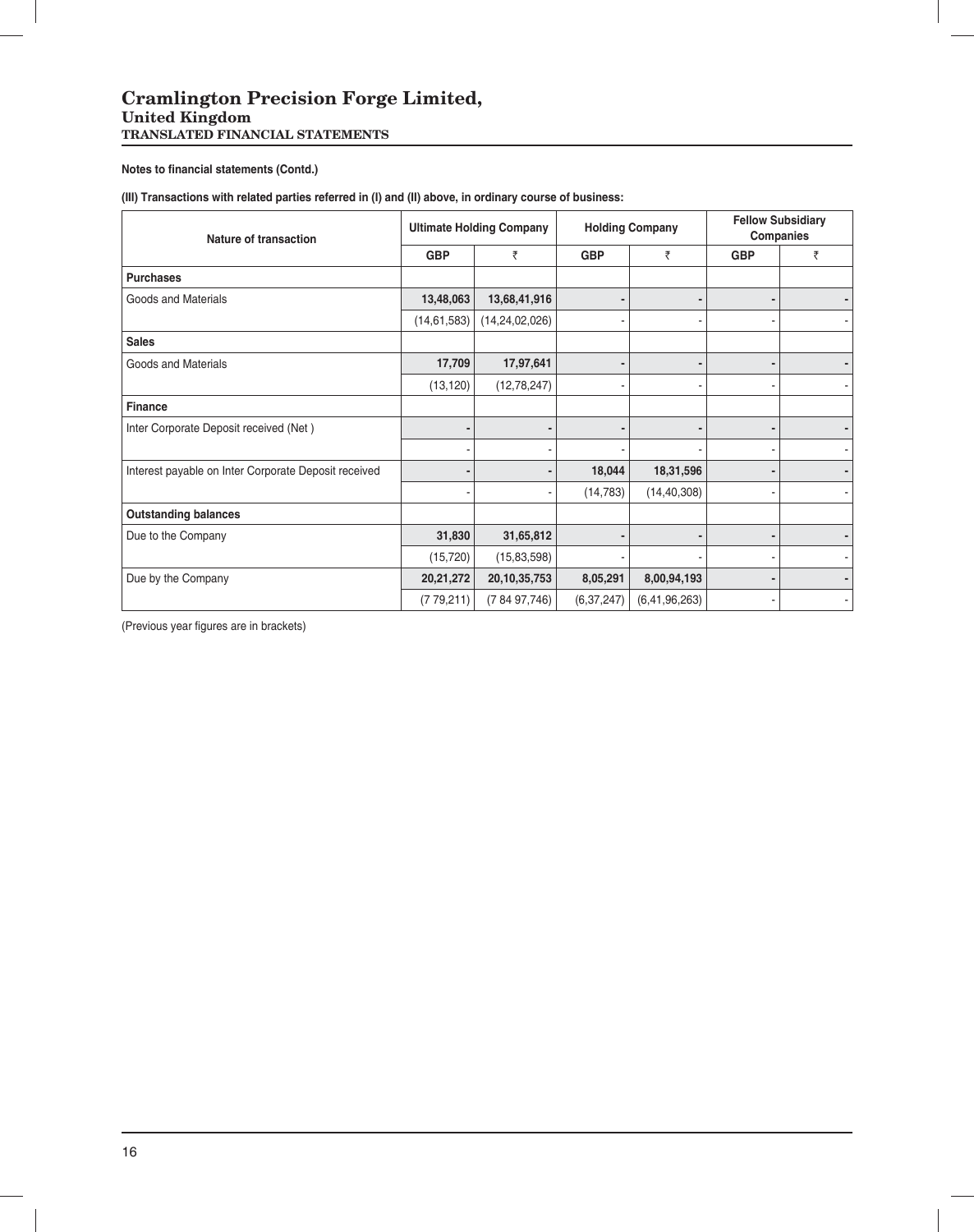| 27 - DISCLOSURE ON FINANCIAL INSTRUMENT |     |              |     |                |            |                |           |              |                |                |              |   |           |                       |           |                 |
|-----------------------------------------|-----|--------------|-----|----------------|------------|----------------|-----------|--------------|----------------|----------------|--------------|---|-----------|-----------------------|-----------|-----------------|
|                                         |     |              |     |                | 31-Mar-22  |                |           |              |                |                |              |   | 31-Mar-21 |                       |           |                 |
| <b>Particulars</b>                      |     | <b>FVTPL</b> | င္စ | $\overline{Q}$ |            | Amortised Cost |           | Total        | <b>FVTPL</b>   |                | <b>FVOCI</b> |   |           | <b>Amortised Cost</b> |           | Total           |
|                                         | GBP | ₩            | GBP | 、              | <b>GBP</b> | 、              | 윤<br>영    | 、            | <b>GB</b>      | 、              | <b>GB</b>    | 、 | GBP       | 、                     | 윤<br>영    | ⊮               |
| <b>Financial Assets</b>                 |     |              |     |                |            |                |           |              |                |                |              |   |           |                       |           |                 |
| <b>Current Assets</b>                   |     |              |     |                |            |                |           |              |                |                |              |   |           |                       |           |                 |
| Trade receivables                       | ×   | ×            |     | ٠              | 17,02,244  | 16,93,05,231   | 17,02,244 | 16,93,05,231 | ٠              | ï              | ï            |   | 16,96,833 | 17,09,39,002          | 16,96,833 | 17,09,39,002    |
| Cash and Cash equivalents               | ٠   |              |     |                | 363        | 36,150         | 363       | 36,150       |                |                |              |   | 1,094     | 1,10,161              | 1,094     | 1,10,161        |
| <b>Total Financial Assets</b>           | t   | ٠            |     | ٠              | 17,02,607  | 16,93,41,381   | 17,02,607 | 16,93,41,381 | ï              | ٠              | ٠            |   | 16,97,927 | 17, 10, 49, 163       | 16,97,927 | 17, 10, 49, 163 |
| <b>Financial Liabilities</b>            |     |              |     |                |            |                |           |              |                |                |              |   |           |                       |           |                 |
| Non-current liabilities                 |     |              |     |                |            |                |           |              |                |                |              |   |           |                       |           |                 |
| Borrowings                              | ٠   | ٠            |     | ٠              | 7,50,000   | 7,45,95,000    | 7,50,000  | 7,45,95,000  | ł.             | ٠              | ï            |   | 6,00,000  | 6,04,44,000           | 6,00,000  | 6,04,44,000     |
| -ease Liabilities                       | ٠   | ٠            |     |                | 9,44,512   | 9,39,41,117    | 9,44,512  | 9,39,41,117  |                |                | ï            |   | 10,12,986 | 10,20,48,218          | 10,12,986 | 10,20,48,218    |
| Other financial liabilities             |     |              |     | ٠              | 1,66,944   | 1,66,04,355    | 1,66,944  | 1,66,04,355  | ٠              | $\blacksquare$ | ٠            |   | 30,214    | 30,43,800             | 30,214    | 30,43,800       |
| <b>Current liabilities</b>              |     |              |     |                |            |                |           |              |                |                |              |   |           |                       |           |                 |
| <b>Borrowings</b>                       | ٠   | ٠            |     | ٠              | 27,07,737  | 26,93,11,553   | 27,07,737 | 26,93,11,553 | ٠              | ï              | ٠            |   | 31,82,224 | 32,05,77,202          | 31,82,224 | 32,05,77,202    |
| ease Liabilities                        | ٠   | ı            |     |                | 82,306     | 81,86,123      | 82,306    | 81,86,123    |                |                |              |   | 82,488    | 83,09,880             | 82,488    | 83,09,880       |
| Trade payables                          |     |              |     |                | 39,72,522  | 39,51,07,042   | 39,72,522 | 39,51,07,042 | $\blacksquare$ | ٠              |              |   | 25,32,103 | 25,50,84,067          | 25,32,103 | 25,50,84,067    |
| Other financial liabilities             | ٠   |              |     |                | 2,57,097   | 2,55,70,863    | 2,57,097  | 2,55,70,863  | ٠              | ٠              | ٠            |   | 4,82,651  | 4,86,22,245           | 4,82,651  | 4,86,22,245     |
| <b>Total Financial Liabilities</b>      | ı   |              |     |                | 88,81,1198 | 88,33,16,053   | 88,81,118 | 88,33,16,053 | ı              | ı              |              |   | 79,22,666 | 79,81,29,412          | 79,22,666 | 79,81,29,412    |
| Fair value measurement hierarchy        |     |              |     |                |            |                |           |              |                |                |              |   |           |                       |           |                 |

Notes to financial statements (Contd.) **Notes to fi nancial statements (Contd.)** The company uses the following hierarchy for determining and disclosing the fair value of financial instruments by valuation technique: The company uses the following hierarchy for determining and disclosing the fair value of fi nancial instruments by valuation technique: Level 1: quoted (unadjusted) prices in active markets for identical assets or liabilities Level 2: other techniques for which all inputs which have a significant effect on the recorded fair value are observable, either dir Level 1: quoted (unadjusted) prices in active markets for identical assets or liabilities Level 2: other techniques for which all inputs which have a significant effect on the recorded fair value are observable, either dir Level 3: techniques which use inputs that have a significant effect on the recorded fair value that are not based on observable market data.

### **TRANSLATED FINANCIAL STATEMENTS**